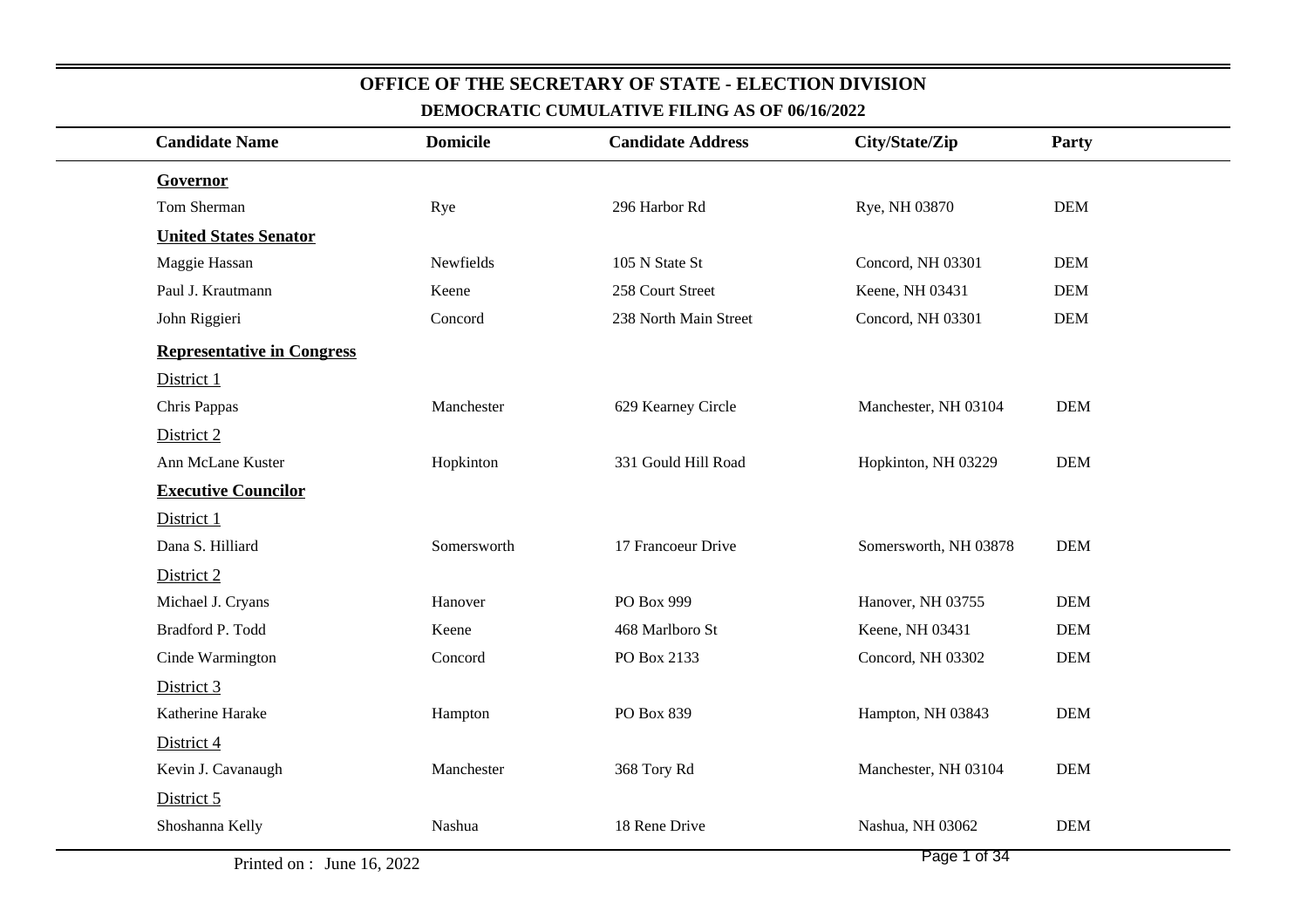| <b>Candidate Name</b>           |             |                         | City/State/Zip           | Party      |
|---------------------------------|-------------|-------------------------|--------------------------|------------|
| <b>State Senator</b>            |             |                         |                          |            |
| District 1                      |             |                         |                          |            |
| <b>Edith Tucker</b>             | Randolph    | 13 Cold Brook Road      | Randolph, NH 03593       | $DEM$      |
| District 2                      |             |                         |                          |            |
| Kate Miller                     | Meredith    | 24 Oak Island Road      | Meredith, NH 03253       | $DEM$      |
| District 3                      |             |                         |                          |            |
| <b>Bill Marsh</b>               | Brookfield  | 742 Pleasant Valley Rd  | Wolfeboro, NH 03894      | <b>DEM</b> |
| District 4                      |             |                         |                          |            |
| David H. Watters                | Dover       | 19 Maple St             | Dover, NH 03820          | <b>DEM</b> |
| District 5                      |             |                         |                          |            |
| Suzanne M. Prentiss             | Lebanon     | 6 Batchelder Ave        | West Lebanon, NH 03784   | <b>DEM</b> |
| District 6                      |             |                         |                          |            |
| Ruth Larson                     | Alton       | PO Box 91               | Alton, NH 03809          | <b>DEM</b> |
| District 7                      |             |                         |                          |            |
| Richard A. Lobban, Jr           | Bridgewater | 710 Dick Brown Road     | Bridgewater, NH 03222    | <b>DEM</b> |
| District 8                      |             |                         |                          |            |
| <b>Charlene Marcotte Lovett</b> | Claremont   | 28 Highland Ave         | Claremont, NH 03743      | <b>DEM</b> |
| District 9                      |             |                         |                          |            |
| Matthew McLaughlin              | Bedford     | 12 Briar Rd             | Bedford, NH 03110        | <b>DEM</b> |
| District 10                     |             |                         |                          |            |
| Donovan Fenton                  | Keene       | 32 Salisbury Rd         | Keene, NH 03431          | <b>DEM</b> |
| <b>Bobby Williams</b>           | Keene       | 66 North Lincoln Street | Keene, NH 03431          | <b>DEM</b> |
| District 11                     |             |                         |                          |            |
| Shannon E. Chandley             | Amherst     | 3 High Meadow Ln        | Amherst, NH 03031        | <b>DEM</b> |
|                                 |             | <b>Domicile</b>         | <b>Candidate Address</b> |            |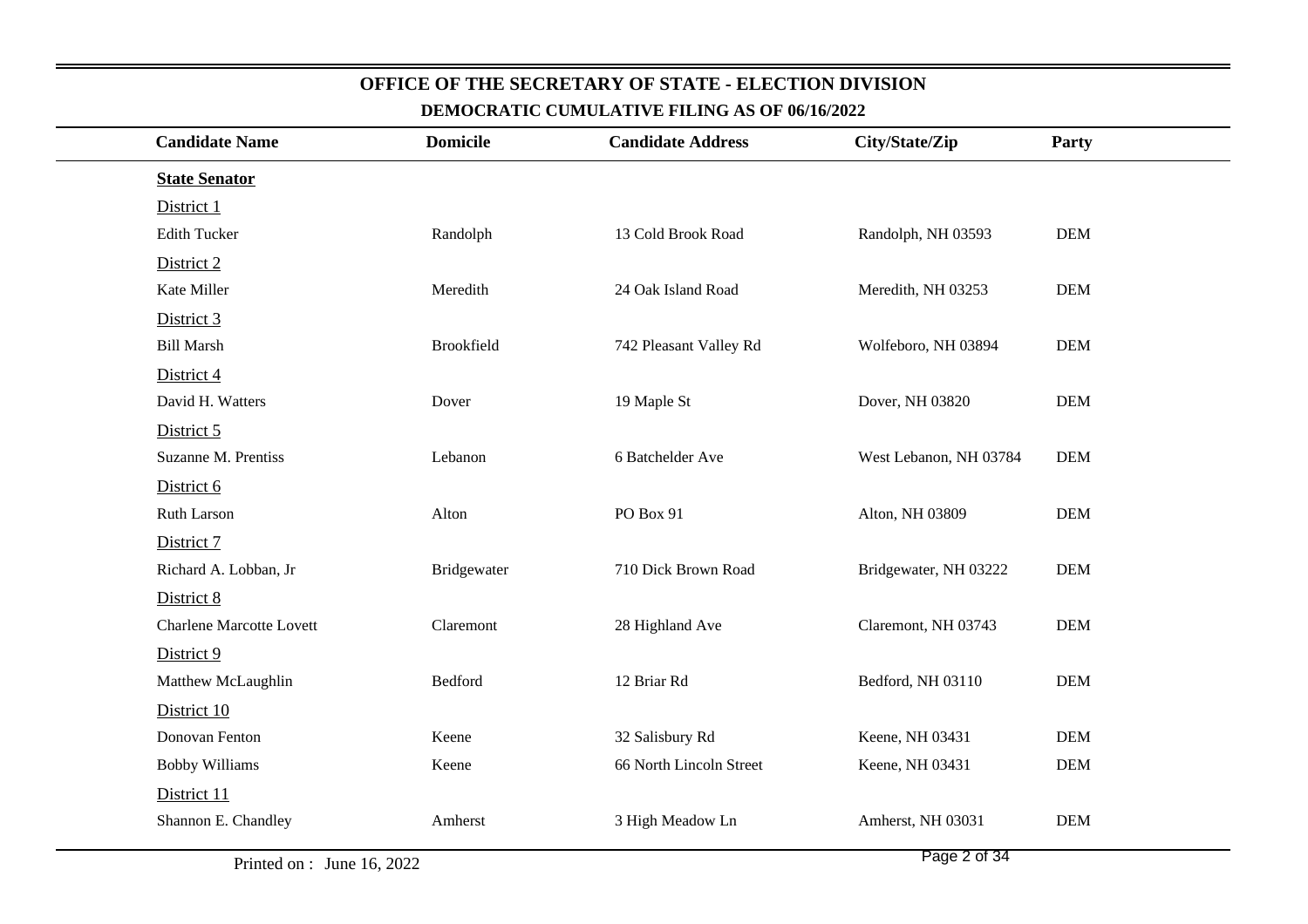| <b>Candidate Name</b> | <b>Domicile</b>  | <b>Candidate Address</b> | City/State/Zip          | Party      |
|-----------------------|------------------|--------------------------|-------------------------|------------|
| District 12           |                  |                          |                         |            |
| Melanie Levesque      | <b>Brookline</b> | 2 McDaniels Dr           | Brookline, NH 03033     | <b>DEM</b> |
| District 13           |                  |                          |                         |            |
| Cindy Rosenwald       | Nashua           | 101 Wellington St        | Nashua, NH 03064        | <b>DEM</b> |
| District 14           |                  |                          |                         |            |
| John Robinson         | Londonderry      | 13 Elwood Rd             | Londonderry, NH 03053   | <b>DEM</b> |
| District 15           |                  |                          |                         |            |
| <b>Becky Whitley</b>  | Hopkinton        | PO Box 405               | Contoocook, NH 03229    | <b>DEM</b> |
| District 17           |                  |                          |                         |            |
| Christine M. Tappan   | Northwood        | 27 Harmony Road          | Northwood, NH 03261     | <b>DEM</b> |
| District 18           |                  |                          |                         |            |
| Donna M. Soucy        | Manchester       | 91 Alexander Drive       | Manchester, NH 03109    | <b>DEM</b> |
| District 20           |                  |                          |                         |            |
| Lou D'Allesandro      | Manchester       | 332 St. James Ave        | Manchester, NH 03102    | <b>DEM</b> |
| District 21           |                  |                          |                         |            |
| Rebecca Perkins Kwoka | Portsmouth       | PO Box 1256              | Portsmouth, NH 03802    | <b>DEM</b> |
| District 22           |                  |                          |                         |            |
| Wayne Haubner         | Salem            | 1 McKinstry Cir          | Salem, NH 03079         | <b>DEM</b> |
| District 23           |                  |                          |                         |            |
| Brenda Oldak          | South Hampton    | 65 Jewell Street         | South Hampton, NH 03827 | <b>DEM</b> |
| District 24           |                  |                          |                         |            |
| Debra Altschiller     | Stratham         | 15 Apple Way             | Stratham, NH 03885      | <b>DEM</b> |
|                       |                  |                          |                         |            |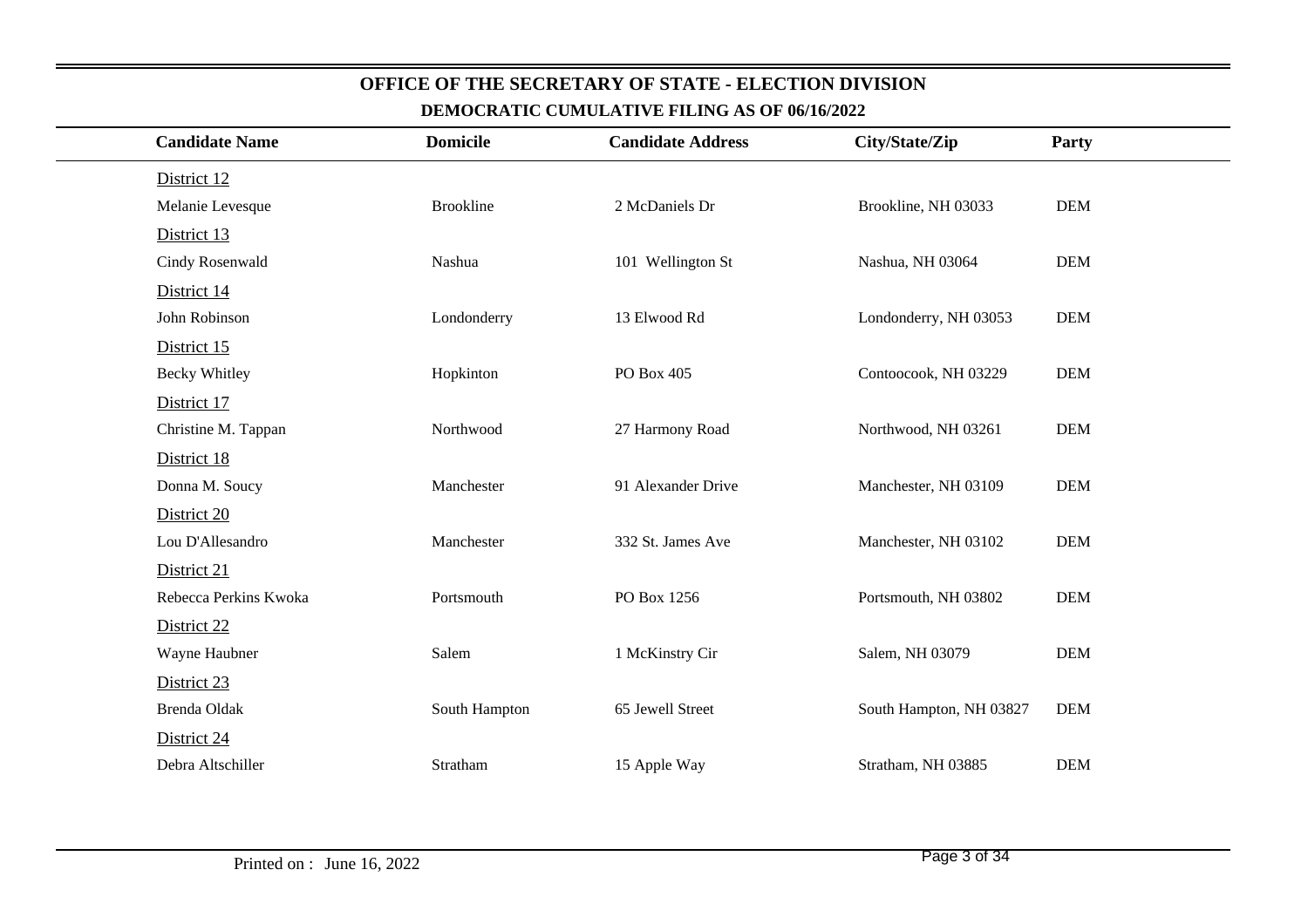| <b>Candidate Name</b>       | <b>Domicile</b> | <b>Candidate Address</b> | City/State/Zip          | Party      |
|-----------------------------|-----------------|--------------------------|-------------------------|------------|
| <b>State Representative</b> |                 |                          |                         |            |
| <b>BELKNAP County</b>       |                 |                          |                         |            |
| District 1                  |                 |                          |                         |            |
| Sean Kavanagh               | Center Harbor   | 38 Brookside Lane        | Center Harbor, NH 03226 | <b>DEM</b> |
| District 2                  |                 |                          |                         |            |
| <b>Matthew Coker</b>        | Meredith        | 6 Wink Road              | Meredith, NH 03253      | <b>DEM</b> |
| Sandra J. Mucci             | Meredith        | 4 Hillrise Ln            | Meredith, NH 03253      | <b>DEM</b> |
| District 3                  |                 |                          |                         |            |
| Sheryl Anderson             | Sanbornton      | 447 Calef Hill Road      | Sanbornton, NH 03269    | <b>DEM</b> |
| District 4                  |                 |                          |                         |            |
| Justin David Borden         | Belmont         | 14 Hurricane Rd Apt 201  | Belmont, NH 03220       | <b>DEM</b> |
| District 5                  |                 |                          |                         |            |
| Eric Hoffman                | Laconia         | 226 Pleasant St          | Laconia, NH 03246       | <b>DEM</b> |
| David O. Huot               | Laconia         | 19 Wildwood Rd           | Laconia, NH 03246       | <b>DEM</b> |
| Charlie St. Clair           | Laconia         | PO Box 5416              | Laconia, NH 03247       | <b>DEM</b> |
| Patrick H. Wood             | Laconia         | 717 Shore Drive          | Laconia, NH 03246       | <b>DEM</b> |
| District 6                  |                 |                          |                         |            |
| <b>Edward Cracraft</b>      | Gilford         | 271 Belknap Mountain Rd  | Gilford, NH 03249       | <b>DEM</b> |
| Lisa A. DiMartino           | Gilford         | PO Box 7082              | Laconia, NH 03247       | <b>DEM</b> |
| Dana Hackett                | Laconia         | 12 Sanborn St            | Laconia, NH 03246       | <b>DEM</b> |
| <b>Bob McLean</b>           | Gilford         | 161 Wild Acres Road      | Gilford, NH 03249       | <b>DEM</b> |
| District 7                  |                 |                          |                         |            |
| Stephen L. Copithorne       | Alton           | PO Box 943               | Alton, NH 03809         | <b>DEM</b> |
| William J. O'Neil           | Alton           | 8 Oneill Road            | Alton, NH 03809         | <b>DEM</b> |
|                             |                 |                          |                         |            |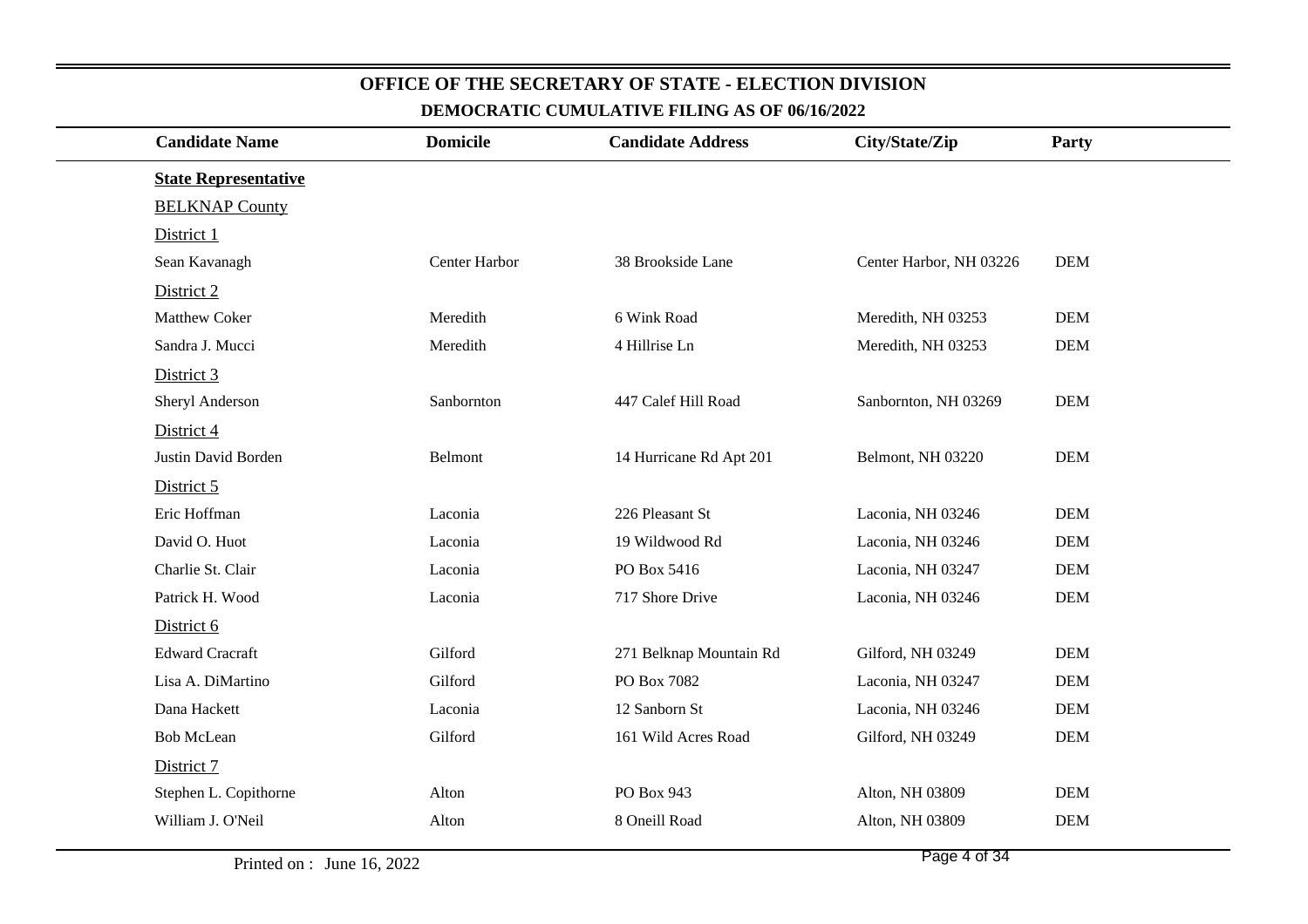| <b>Candidate Name</b> | <b>Domicile</b> | <b>Candidate Address</b>      | City/State/Zip          | Party      |
|-----------------------|-----------------|-------------------------------|-------------------------|------------|
| District 8            |                 |                               |                         |            |
| George Condodemetraky | Belmont         | PO Box 338                    | Belmont, NH 03223       | <b>DEM</b> |
| Don House             | Belmont         | 51 Sun Lake Dr                | Belmont, NH 03220       | <b>DEM</b> |
| <b>CARROLL County</b> |                 |                               |                         |            |
| District 1            |                 |                               |                         |            |
| Tom Buco              | Conway          | PO Box 3149                   | Conway, NH 03818        | <b>DEM</b> |
| David Paige           | Conway          | 1230 W Side Road              | North Conway, NH 03860  | <b>DEM</b> |
| Stephen L. Woodcock   | Conway          | PO Box 234                    | Center Conway, NH 03813 | <b>DEM</b> |
| District 2            |                 |                               |                         |            |
| Anita Burroughs       | <b>Bartlett</b> | PO Box 487                    | Glen, NH 03838          | <b>DEM</b> |
| Chris McAleer         | Jackson         | PO Box 74                     | Jackson, NH 03846       | <b>DEM</b> |
| District 3            |                 |                               |                         |            |
| Mary Peaco Todd       | Tamworth        | 1551 Chocorua Road, PO Box 49 | Chocorua, NH 03817      | <b>DEM</b> |
| Gabrielle Watson      | Tamworth        | 688 Great Hill Rd             | Tamworth, NH 03886      | <b>DEM</b> |
| District 4            |                 |                               |                         |            |
| Max Gehring           | Wakefield       | PO Box 413                    | Sanbornville, NH 03892  | <b>DEM</b> |
| Knute Ogren           | Effingham       | 117 School Street             | Effingham, NH 03802     | <b>DEM</b> |
| District 5            |                 |                               |                         |            |
| Patricia Pustell      | Ossipee         | PO Box 193                    | Ossipee, NH 03864       | <b>DEM</b> |
| District 6            |                 |                               |                         |            |
| Carrie Duran          | Wolfeboro       | 3 Clement Ct #4               | Wolfeboro, NH 03894     | <b>DEM</b> |
| Gogi Millner          | Wolfeboro       | PO Box 1715                   | Wolfeboro, NH 03894     | <b>DEM</b> |
| District 7            |                 |                               |                         |            |
| Bobbi Boudman         | Wolfeboro       | 123 Warren Sands Road         | Wolfeboro, NH 03894     | <b>DEM</b> |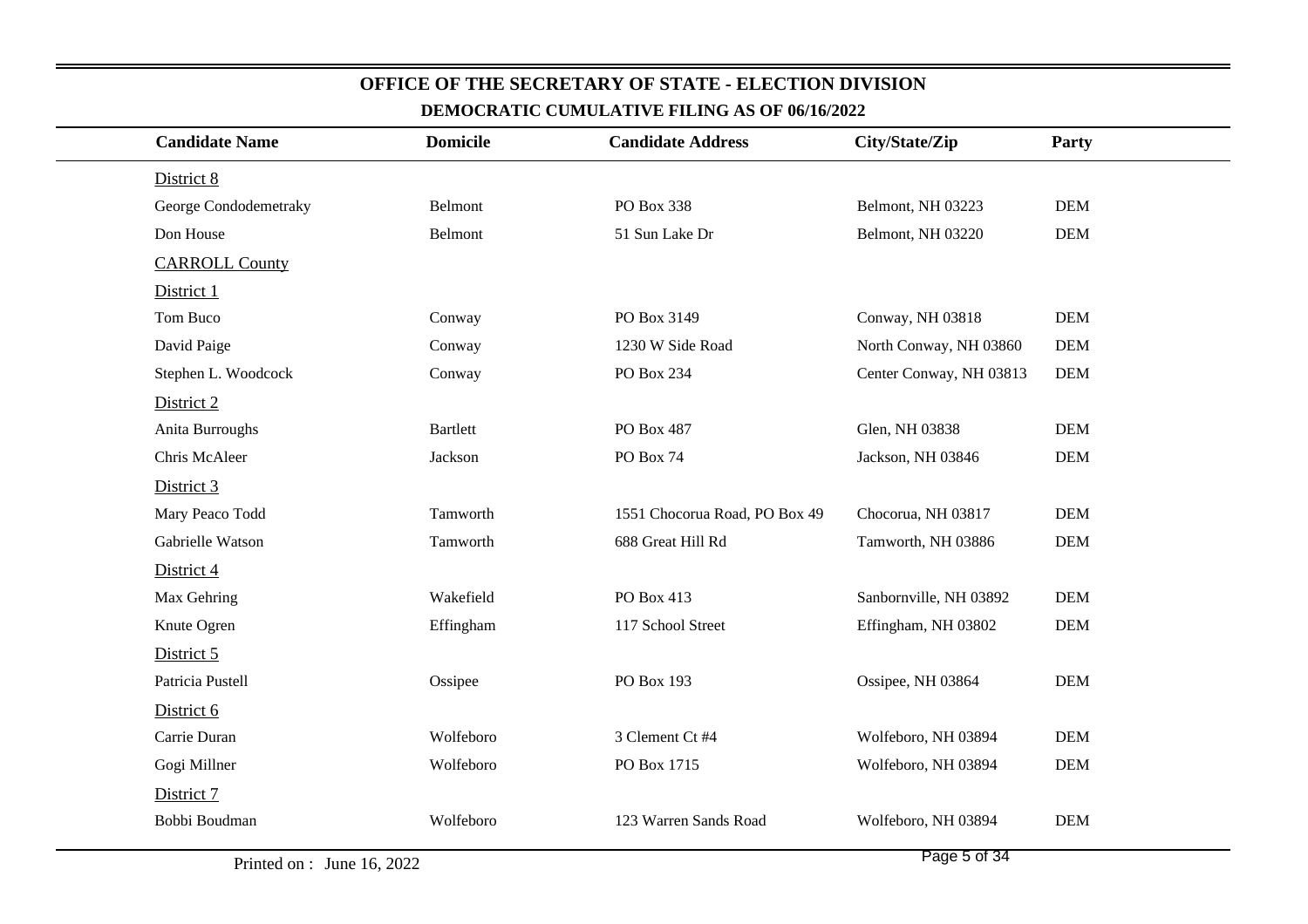| <b>Candidate Name</b>  | <b>Domicile</b> | <b>Candidate Address</b> | City/State/Zip           | Party      |
|------------------------|-----------------|--------------------------|--------------------------|------------|
| District 8             |                 |                          |                          |            |
| Jerry Knirk            | Freedom         | 30 Clancy Road           | Freedom, NH 03836        | <b>DEM</b> |
| Sandra Ringelstein     | Moultonborough  | 152 Lake Shore Drive     | Moultonborough, NH 03254 | <b>DEM</b> |
| <b>CHESHIRE County</b> |                 |                          |                          |            |
| District 1             |                 |                          |                          |            |
| Nicholas Germana       | Keene           | 206 Baker Street         | Keene, NH 03431          | <b>DEM</b> |
| District 2             |                 |                          |                          |            |
| Dru Fox                | Keene           | 50 Eastview Road         | Keene, NH 03431          | <b>DEM</b> |
| District 3             |                 |                          |                          |            |
| Philip Jones           | Keene           | 40A Stone House Lane     | Keene, NH 03431          | <b>DEM</b> |
| District 4             |                 |                          |                          |            |
| Jodi Newell            | Keene           | 32 Leverett Street       | Keene, NH 03431          | <b>DEM</b> |
| District 5             |                 |                          |                          |            |
| Lucy McVitty Weber     | Walpole         | 217 Old Keene Road       | Walpole, NH 03608        | <b>DEM</b> |
| District 6             |                 |                          |                          |            |
| Michael D. Abbott      | Hinsdale        | PO Box 174               | Hinsdale, NH 03251       | <b>DEM</b> |
| Cathryn A. Harvey      | Chesterfield    | PO Box 414               | Spofford, NH 03462       | <b>DEM</b> |
| District 7             |                 |                          |                          |            |
| John Bordenet          | Keene           | 22 Woodbury Street       | Keene, NH 03431          | <b>DEM</b> |
| Shaun Filiault         | Keene           | 62 Roxbury St #232       | Keene, NH 03431          | <b>DEM</b> |
| District 8             |                 |                          |                          |            |
| Lucius Parshall        | Marlborough     | 81 Stone Pond Road       | Marlborough, NH 03455    | <b>DEM</b> |
| District 9             |                 |                          |                          |            |
| Daniel Adams Eaton     | Stoddard        | 139 Powerline Road       | Stoddard, NH 03464       | <b>DEM</b> |
|                        |                 |                          |                          |            |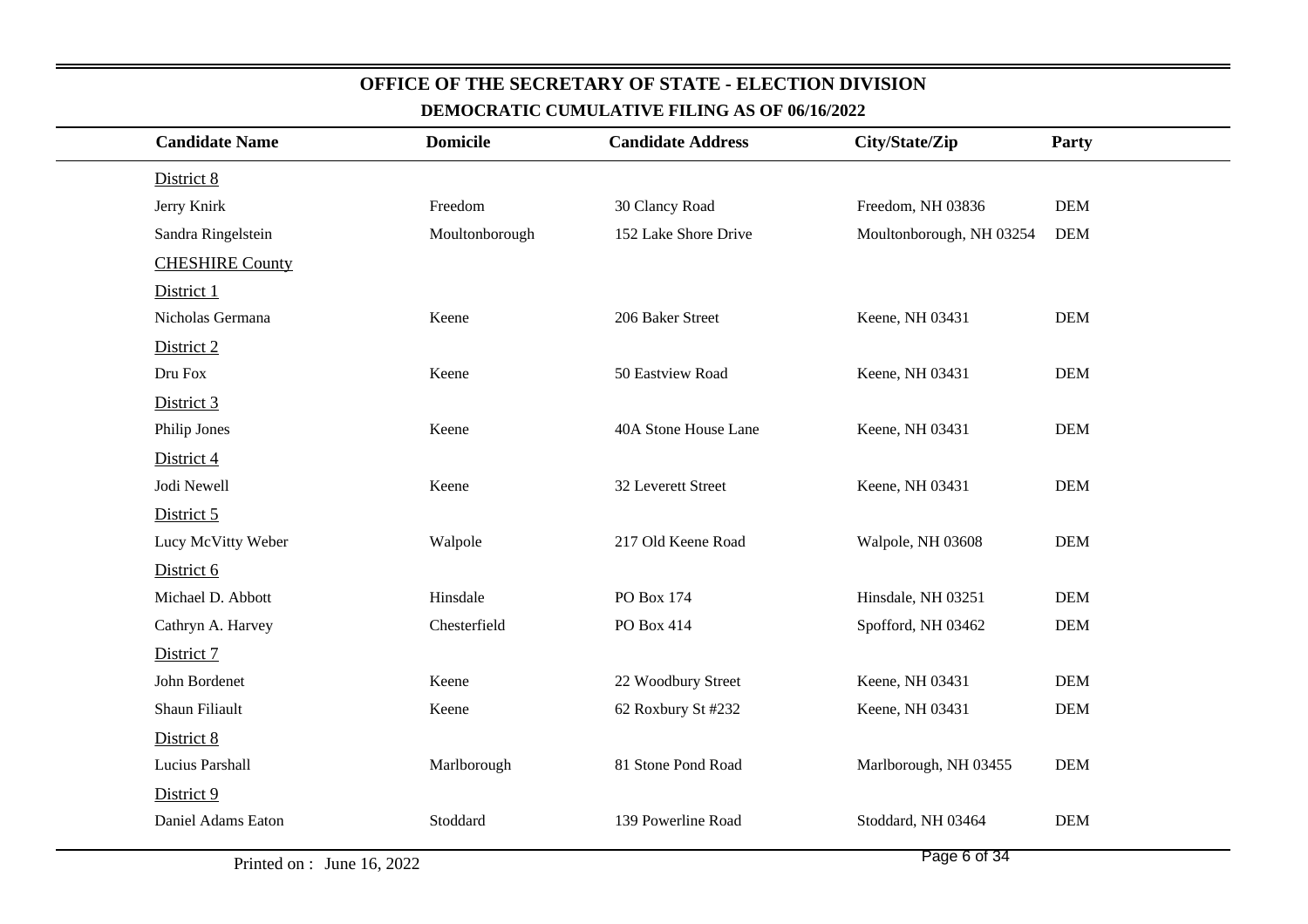| <b>Candidate Name</b> | <b>Domicile</b> | <b>Candidate Address</b> | City/State/Zip         | Party      |  |
|-----------------------|-----------------|--------------------------|------------------------|------------|--|
| District 10           |                 |                          |                        |            |  |
| <b>Barry Faulkner</b> | Swanzey         | 109 Sawyers Crossing Rd  | Swanzey, NH 03446      | <b>DEM</b> |  |
| Bruce L. Tatro        | Swanzey         | 208 Old Richmond Rd      | Swanzey, NH 03469      | <b>DEM</b> |  |
| District 11           |                 |                          |                        |            |  |
| Natalie Quevedo       | Winchester      | 112 Ashuelot Street      | Winchester, NH 03470   | <b>DEM</b> |  |
| District 12           |                 |                          |                        |            |  |
| <b>Jack Gettens</b>   | Troy            | PO Box 338               | Troy, NH 03465         | <b>DEM</b> |  |
| District 13           |                 |                          |                        |            |  |
| <b>Richard Ames</b>   | Jaffrey         | 12 Blackberry Ln         | Jaffrey, NH 03452      | <b>DEM</b> |  |
| District 14           |                 |                          |                        |            |  |
| Hannah Bissex         | Rindge          | 144 Thomas Rd            | Rindge, NH 03461       | <b>DEM</b> |  |
| District 15           |                 |                          |                        |            |  |
| Paul Berch            | Westmoreland    | 956 River Road           | Westmoreland, NH 03467 | <b>DEM</b> |  |
| Renee Monteil         | Keene           | 212 West Surry Road      | Keene, NH 03431        | <b>DEM</b> |  |
| Amanda Elizabeth Toll | Keene           | 24 Base Hill Rd          | Keene, NH 03431        | <b>DEM</b> |  |
| District 16           |                 |                          |                        |            |  |
| Joe Schapiro          | Keene           | 288 Church St            | Keene, NH 03431        | <b>DEM</b> |  |
| District 17           |                 |                          |                        |            |  |
| Renee Murphy          | Richmond        | 60 Whipple Hill          | Richmond, NH 03470     | <b>DEM</b> |  |
| District 18           |                 |                          |                        |            |  |
| Jeffrey C. Dickler    | Rindge          | 97 Old Jaffrey Road      | Rindge, NH 03461       | <b>DEM</b> |  |
| John W. McCarthy      | Jaffrey         | 133 Squantum Road        | Jaffrey, NH 03452      | <b>DEM</b> |  |
|                       |                 |                          |                        |            |  |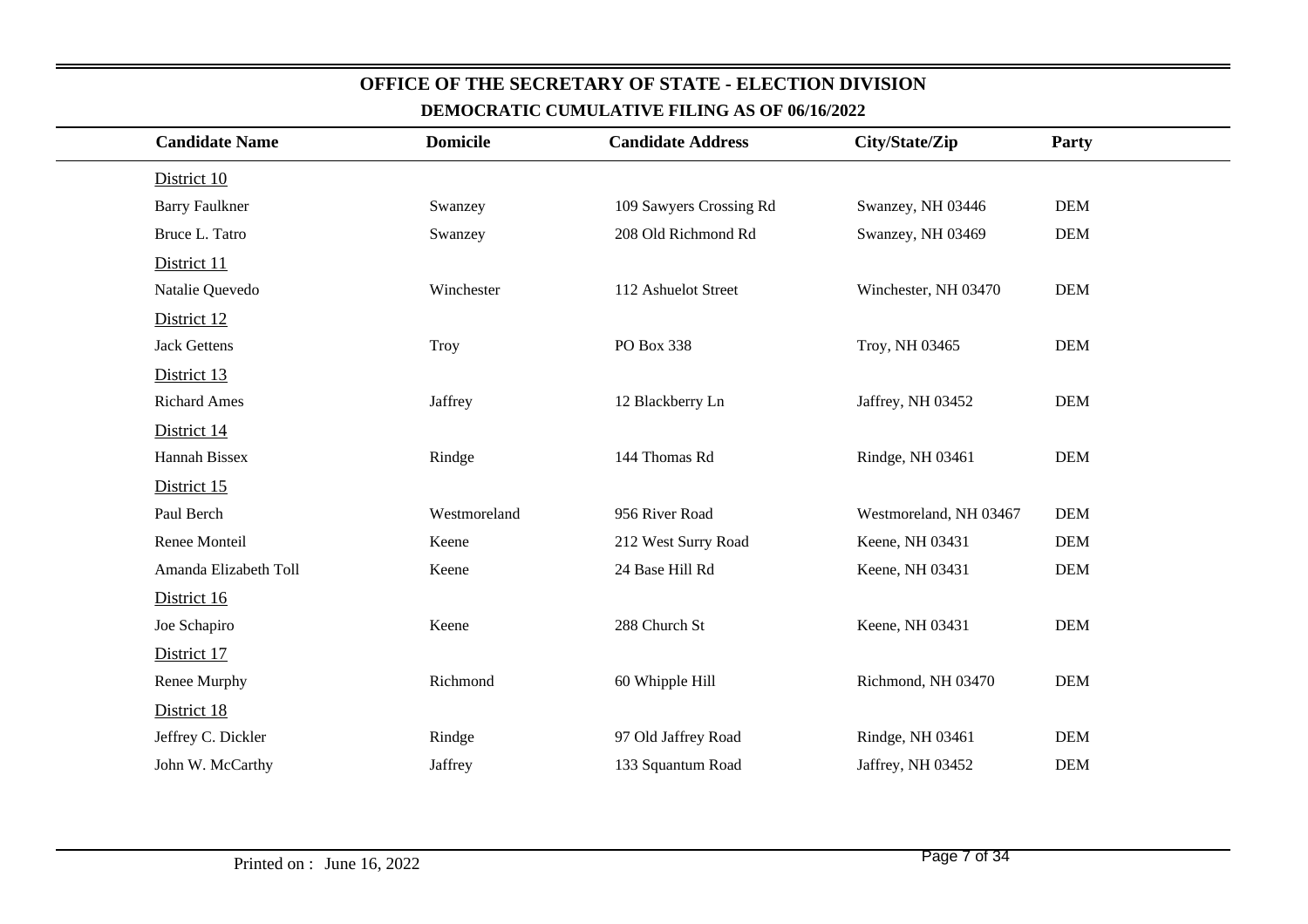| <b>Candidate Name</b> | <b>Domicile</b> | <b>Candidate Address</b>  | City/State/Zip       | Party      |
|-----------------------|-----------------|---------------------------|----------------------|------------|
| <b>COOS County</b>    |                 |                           |                      |            |
| District 1            |                 |                           |                      |            |
| Cathleen A. Fountain  | Dalton          | 8 Rooney Rd               | Dalton, NH 03598     | <b>DEM</b> |
| District 2            |                 |                           |                      |            |
| Katherine Doherty     | Dummer          | 1500 East Side River Road | Dummer, NH 03588     | <b>DEM</b> |
| District 4            |                 |                           |                      |            |
| <b>Suzy Colt</b>      | Whitefield      | 343 Twin Mountain Rd      | Whitefield, NH 03598 | <b>DEM</b> |
| District 5            |                 |                           |                      |            |
| Corinne E. Cascadden  | Berlin          | 1787 Hutchins Street      | Berlin, NH 03570     | <b>DEM</b> |
| Henry Noel            | Berlin          | 7 Bisson Road             | Berlin, NH 03570     | <b>DEM</b> |
| District 6            |                 |                           |                      |            |
| Dan Farland           | Gorham          | 38 Cascade Flats, Apt 1   | Gorham, NH 03581     | <b>DEM</b> |
| William A. Hatch      | Gorham          | 79 Promenade Street       | Gorham, NH 03581     | <b>DEM</b> |
| District 7            |                 |                           |                      |            |
| Eamon Kelley          | Berlin          | PO Box 264                | Berlin, NH 03570     | <b>DEM</b> |
| <b>GRAFTON County</b> |                 |                           |                      |            |
| District 1            |                 |                           |                      |            |
| Jordan Applewhite     | Sugar Hill      | PO Box 507                | Franconia, NH 03580  | <b>DEM</b> |
| Timothy T. Egan       | Sugar Hill      | 220 Jesseman Road         | Sugar Hill, NH 03586 | <b>DEM</b> |
| Linda Massimilla      | Littleton       | 197 Orchard Hill Rd       | Littleton, NH 03561  | <b>DEM</b> |
| District 2            |                 |                           |                      |            |
| Jared Sullivan        | Bethlehem       | 64 Congress St            | Bethlehem, NH 03574  | <b>DEM</b> |
| District 3            |                 |                           |                      |            |
| Jerry M. Stringham    | Lincoln         | PO Box 879                | Woodstock, NH 03251  | <b>DEM</b> |
|                       |                 |                           |                      |            |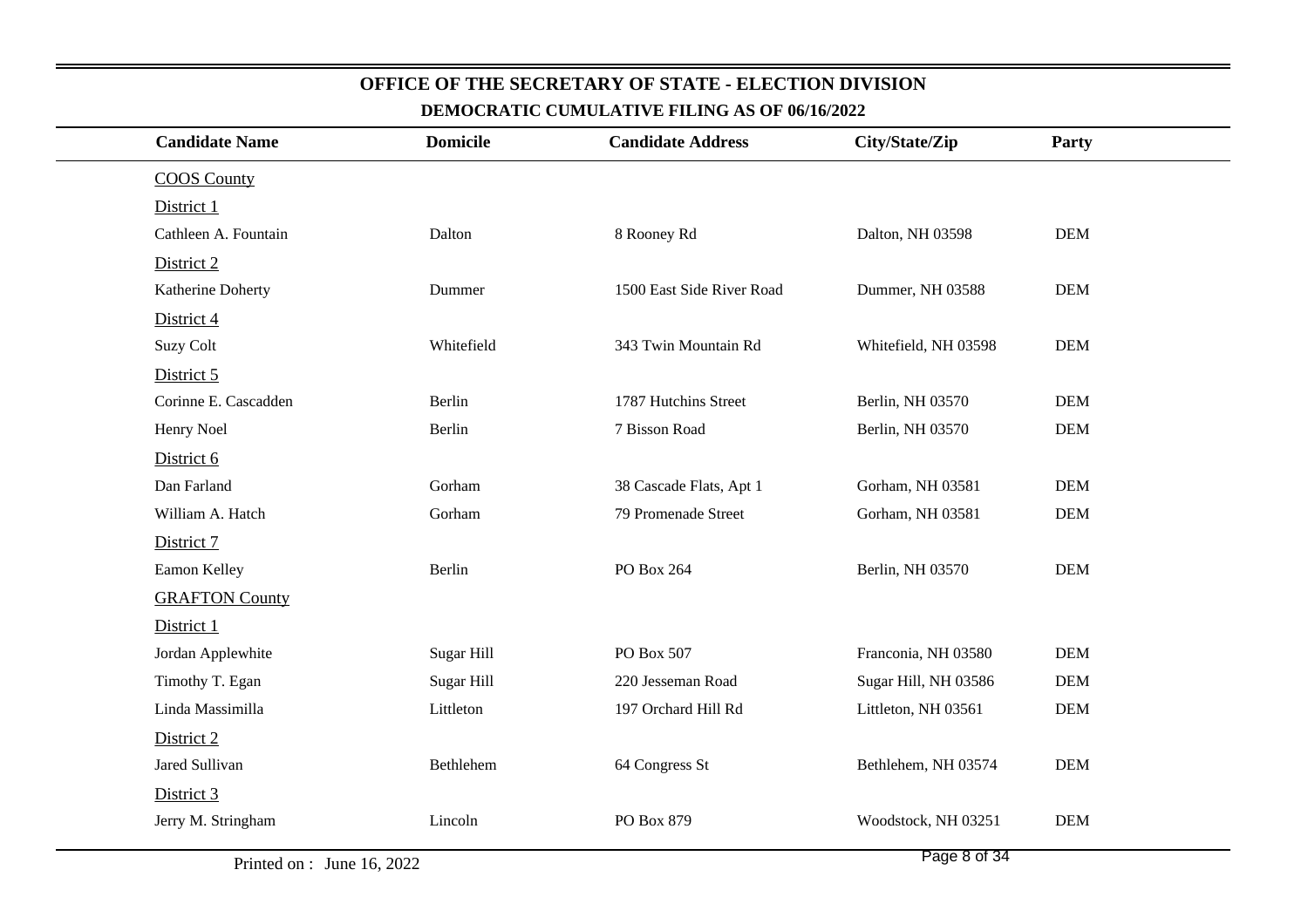| <b>Candidate Name</b>       | <b>Domicile</b> | <b>Candidate Address</b>              | City/State/Zip       | Party      |
|-----------------------------|-----------------|---------------------------------------|----------------------|------------|
| District 4                  |                 |                                       |                      |            |
| Heather P. Baldwin          | Thornton        | 363 Thornton Gore Road                | Thornton, NH 03285   | <b>DEM</b> |
| District 6                  |                 |                                       |                      |            |
| Craig Tomlinson             | Orford          | 553 NH Route 10                       | Orford, NH 03777     | <b>DEM</b> |
| District 7                  |                 |                                       |                      |            |
| <b>Tommy Hoyt</b>           | Campton         | PO Box 549                            | Campton, NH 03223    | <b>DEM</b> |
| District 8                  |                 |                                       |                      |            |
| <b>Bill Bolton</b>          | Plymouth        | 167 Reservoir Road                    | Plymouth, NH 03264   | <b>DEM</b> |
| <b>Sallie Fellows</b>       | Holderness      | 277 Mt. Prospect Road                 | Holderness, NH 03245 | <b>DEM</b> |
| Peter Lovett                | Holderness      | 46 Lane Road                          | Holderness, NH 03245 | <b>DEM</b> |
| District 9                  |                 |                                       |                      |            |
| Corinne Morse               | Canaan          | 54 Roberts Road                       | Canaan, NH 03741     | <b>DEM</b> |
| District 10                 |                 |                                       |                      |            |
| Taylor Largmann             | <b>Bristol</b>  | 15 Chandler St                        | Bristol, NH 03222    | <b>DEM</b> |
| District 11                 |                 |                                       |                      |            |
| <b>Catherine Mulholland</b> | Grafton         | 134 Gifford Hill Rd                   | Grafton, NH 03240    | <b>DEM</b> |
| District 12                 |                 |                                       |                      |            |
| Miles Brown                 | Hanover         | Hinman, Box 0798                      | Hanover, NH 03755    | <b>DEM</b> |
| Mary A. Hakken-Phillips     | Hanover         | 79 Lebanon St                         | Hanover, NH 03755    | <b>DEM</b> |
| Nicolas Macri               | Hanover         | Dartmouth College, Hinman Box<br>2672 | Hanover, NH 03755    | <b>DEM</b> |
| Russell Muirhead            | Hanover         | 11 Lyme Rd                            | Hanover, NH 03755    | <b>DEM</b> |
| James M. Murphy             | Hanover         | 90 South Main St                      | Hanover, NH 03755    | <b>DEM</b> |
| Sharon Nordgren             | Hanover         | 23 Rope Ferry Rd                      | Hanover, NH 03755    | <b>DEM</b> |
|                             |                 |                                       |                      |            |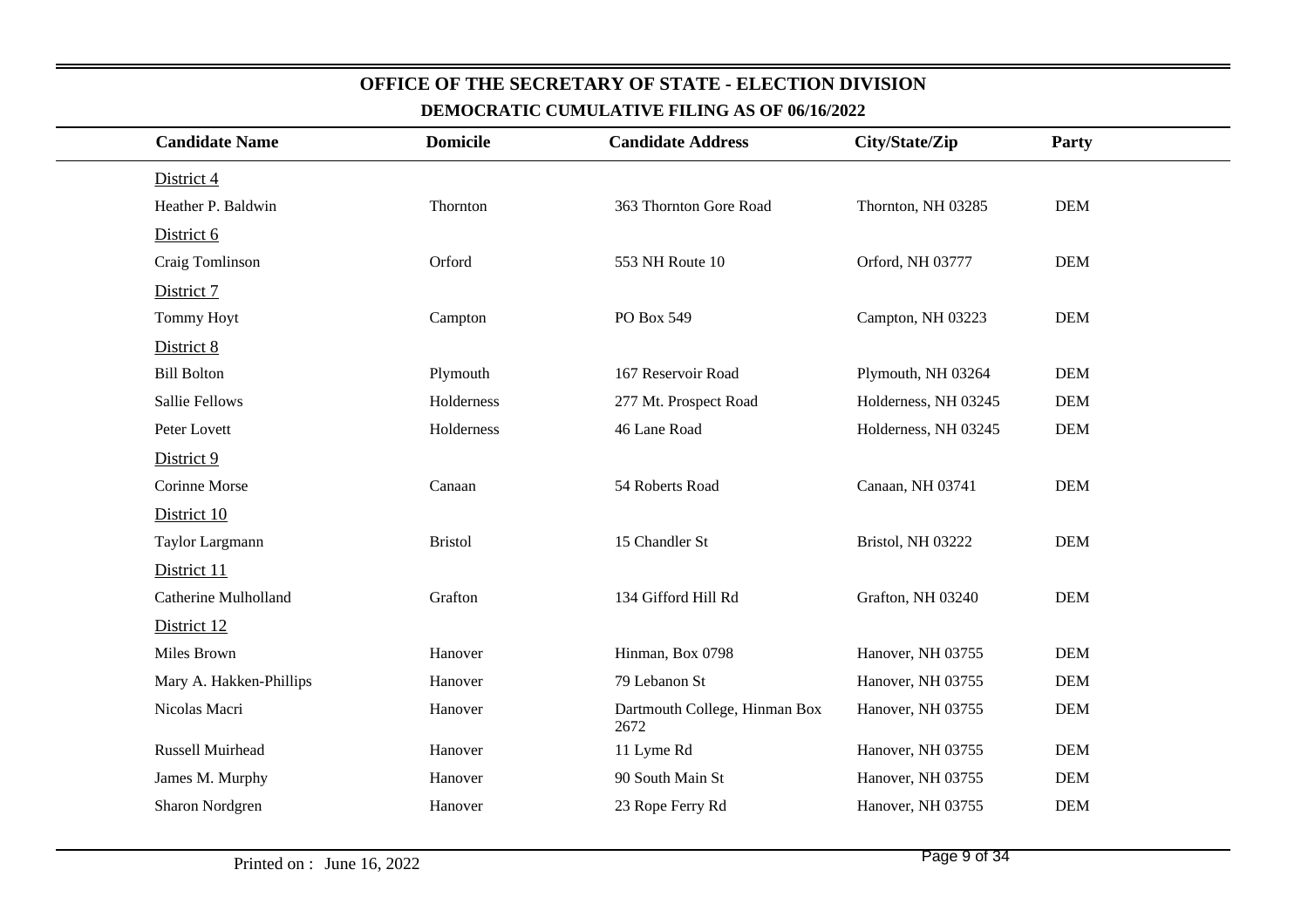| <b>Candidate Name</b>      | <b>Domicile</b> | <b>Candidate Address</b> | City/State/Zip         | Party      |  |
|----------------------------|-----------------|--------------------------|------------------------|------------|--|
| District 13                |                 |                          |                        |            |  |
| <b>Laurel Stavis</b>       | Lebanon         | 19 Apple Blossom Drive   | West Lebanon, NH 03784 | <b>DEM</b> |  |
| District 14                |                 |                          |                        |            |  |
| George Sykes               | Lebanon         | 3 Avon Avenue            | Lebanon, NH 03766      | <b>DEM</b> |  |
| District 15                |                 |                          |                        |            |  |
| <b>Thomas Cormen</b>       | Lebanon         | 55 Westview Lane         | Lebanon, NH 03766      | <b>DEM</b> |  |
| District 16                |                 |                          |                        |            |  |
| Joshua Adjutant            | Enfield         | PO Box 1077              | Enfield, NH 03748      | <b>DEM</b> |  |
| District 17                |                 |                          |                        |            |  |
| Susan W. Almy              | Lebanon         | 266 Poverty Lane, 4B     | Lebanon, NH 03766      | <b>DEM</b> |  |
| District 18                |                 |                          |                        |            |  |
| Carolyn Fluehr-Lobban      | Bridgewater     | 710 Dick Brown Road      | Bridgewater, NH 03222  | <b>DEM</b> |  |
| <b>HILLSBOROUGH County</b> |                 |                          |                        |            |  |
| District 1                 |                 |                          |                        |            |  |
| Sarah Champman             | Pelham          | 7 Armand Dr              | Pelham, NH 03076       | <b>DEM</b> |  |
| Paul L. Dadak              | Pelham          | 17 Blackstone Circle     | Pelham, NH 03076       | <b>DEM</b> |  |
| David Hennessey            | Pelham          | 71 Dutton Rd             | Pelham, NH 03076       | <b>DEM</b> |  |
| Harold Lynde               | Pelham          | 114 Jeremy Hill Rd       | Pelham, NH 03076       | <b>DEM</b> |  |
| District 2                 |                 |                          |                        |            |  |
| John K. Fitzgerald         | Bedford         | 8 Rachel Way             | Bedford, NH 03110      | <b>DEM</b> |  |
| Loren Foxx                 | Bedford         | 79 Wentworth Drive       | Bedford, NH 03110      | <b>DEM</b> |  |
| Jeffrey L. Kerr            | Bedford         | 71 McAllister Road       | Bedford, NH 03110      | <b>DEM</b> |  |
| Kara LaMarche              | Bedford         | 108 McAllister Rd        | Bedford, NH 03110      | <b>DEM</b> |  |
| Shana Potvin               | Bedford         | 233 Joppa Hill Rd        | Bedford, NH 03110      | <b>DEM</b> |  |
|                            |                 |                          |                        |            |  |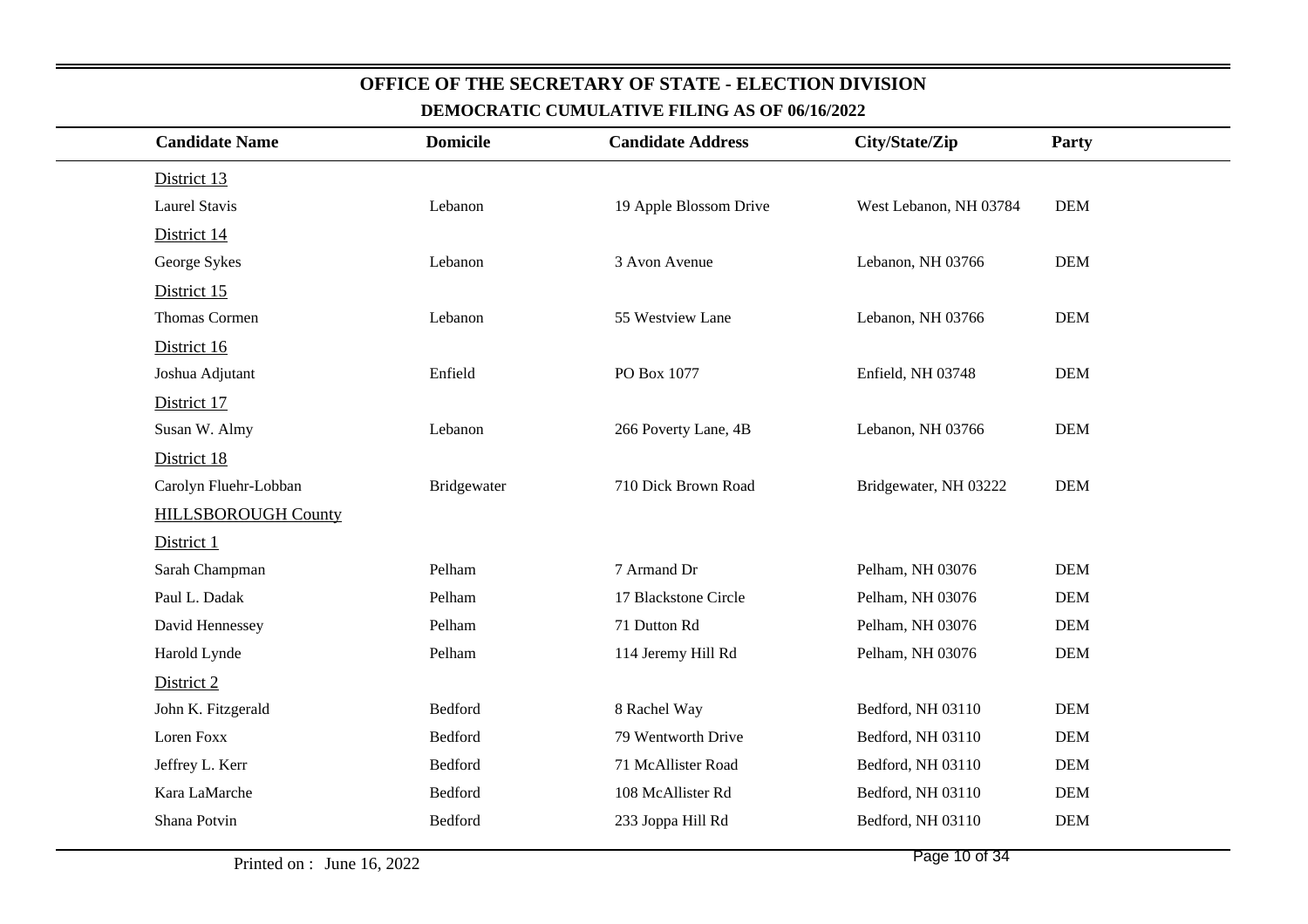| <b>Candidate Name</b> | <b>Domicile</b> | <b>Candidate Address</b> | City/State/Zip    | Party      |
|-----------------------|-----------------|--------------------------|-------------------|------------|
| Catherine A. Rombeau  | Bedford         | 27 Pembroke Way          | Bedford, NH 03110 | <b>DEM</b> |
| Cheri Schmitt         | Bedford         | 18 Beaver Lane           | Bedford, NH 03110 | <b>DEM</b> |
| District 3            |                 |                          |                   |            |
| David E. Cote         | Nashua          | 96 W Hollis Street       | Nashua, NH 03060  | <b>DEM</b> |
| Fred Davis            | Nashua          | 58 Worcester Street      | Nashua, NH 03060  | <b>DEM</b> |
| Stacie-Marie Laughton | Nashua          | 80 Elm Street, Unit 1    | Nashua, NH 03060  | <b>DEM</b> |
| District 4            |                 |                          |                   |            |
| Raymond Newman        | Nashua          | 25 Charlotte Avenue      | Nashua, NH 03060  | <b>DEM</b> |
| Sue Newman            | Nashua          | 25 Charlotte Avenue      | Nashua, NH 03064  | <b>DEM</b> |
| Linda V. Ryan         | Nashua          | 35 Vespa Lane            | Nashua, NH 03064  | <b>DEM</b> |
| District 5            |                 |                          |                   |            |
| Shelley Devine        | Nashua          | 7 Timothy Dr             | Nashua, NH 03063  | <b>DEM</b> |
| Susan A. Elberger     | Nashua          | 11 Birch Hill Drive      | Nashua, NH 03063  | <b>DEM</b> |
| Heather Raymond       | Nashua          | 19 Dunbarton Dr          | Nashua, NH 03063  | $DEM$      |
| District 6            |                 |                          |                   |            |
| <b>Sherry Dutzy</b>   | Nashua          | 18 Swart Terrace         | Nashua, NH 03064  | <b>DEM</b> |
| Carry Spier           | Nashua          | 9 Columbia Avenue        | Nashua, NH 03064  | <b>DEM</b> |
| Suzanne E. Vail       | Nashua          | 28 B Norton Street       | Nashua, NH 03064  | <b>DEM</b> |
| District 7            |                 |                          |                   |            |
| Alicia Gregg          | Nashua          | 4 Eastbrook Drive        | Nashua, NH 03060  | <b>DEM</b> |
| Louis C. Juris        | Nashua          | 56 Haines Street         | Nashua, NH 03060  | <b>DEM</b> |
| Catherine Sofikitis   | Nashua          | 54 Marshall Street       | Nashua, NH 03060  | <b>DEM</b> |
| District 8            |                 |                          |                   |            |
| Efstathia C. Booras   | Nashua          | 44 Balcom Street         | Nashua, NH 03060  | <b>DEM</b> |
|                       |                 |                          |                   |            |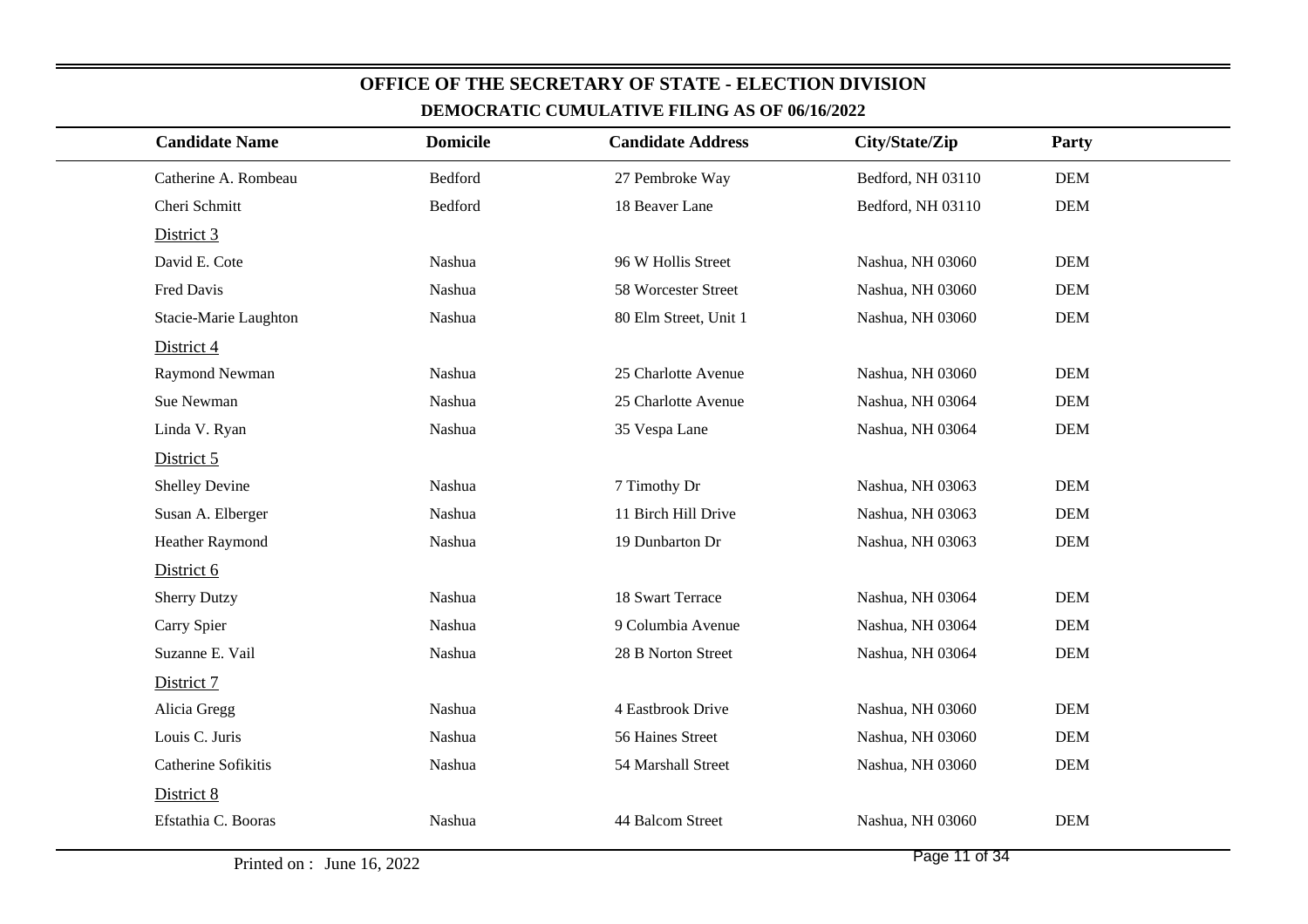#### Christal Lloydd 1 Nashua 1 1 Nashua 61 Linwood Street Nashua, NH 03060 DEM **DEM** Frances Nutter-Uphamm Nashua 3 Fulton Street Nashua, NH 03060 DEM District 9 William Dolann 12 Pitarys Drive Nashua, NH 03060 DEM Allison Nutting-Wong Nashua 49 MacDonald Drive Nashua, NH 03062 DEM**DEM** Michael PedersenNashua 11 Delaware Road Nashua, NH 03062 District 10Linda Harriott-Gathright Nashua28 Marian Lane Nashua, NH 03062 DEMMarty Jack Nashua 83 Cadogan Way Nashua, NH 03060 DEM2 DEM Michael B. O'Brien, Sr. Nashua4 Woodfield St Nashua, NH 03062 District 11William Darbyy 13 Jensen St Nashua, NH 03062 DEM Latha Mangipudi Nashua20 Salmon Brook Drive Nashua, NH 03062 DEM**DEM** Laura Damphousse Telerski Nashua 5 Shakespeare RoadNashua, NH 03062 District 12Donna J. LaRue Merrimack5 Pondview Dr Merrimack, NH 03054 DEM **DEM** Sara Locke Merrimack51 Cota Road Merrimack, NH 03054 **DEM** Anne ManningMerrimack 6 Kittridge Ln Merrimack, NH 03054 **DEM** Nancy MurphyMerrimack 20 Brenda Lane Merrimack, NH 03054 Kimberly A. Plante Merrimack3 Eden Street Merrimack, NH 03054 DEM **DEM** Rosemarie RungMerrimack 21 Ministerial Dr Merrimack, NH 03054 **DEM** Kathryn StackMerrimack 7 Knollwood Drive Merrimack, NH 03054 **DEM** Wendy E.N. Thomas Merrimack10 Wildcat Falls Road Merrimack, NH 03054 **Candidate NameDEMOCRATIC CUMULATIVE FILING AS OF 06/16/2022Domicile Candidate Address City/State/ZipParty**

**OFFICE OF THE SECRETARY OF STATE - ELECTION DIVISION**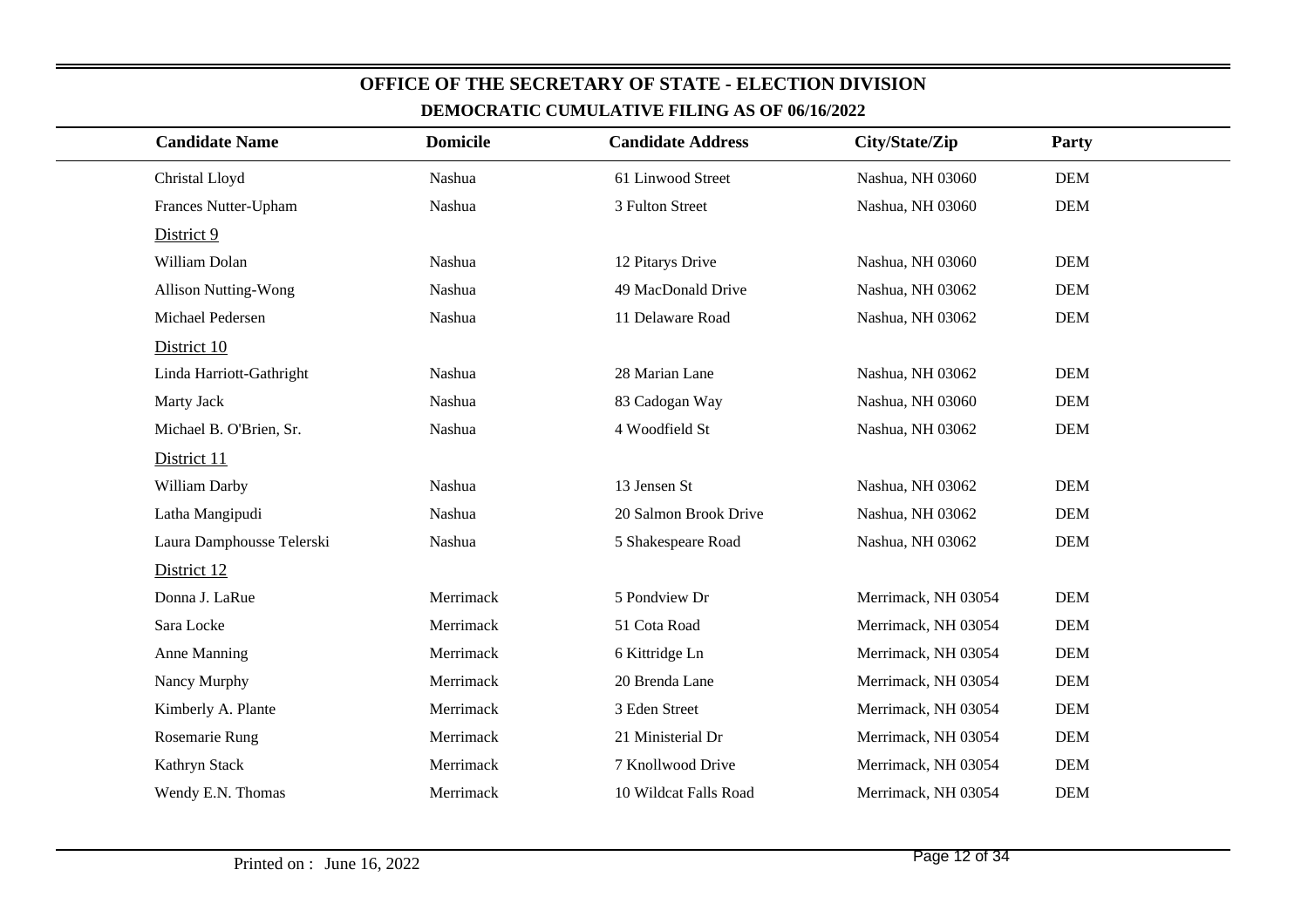| <b>Candidate Name</b>  | <b>Domicile</b> | <b>Candidate Address</b>  | City/State/Zip       | Party      |
|------------------------|-----------------|---------------------------|----------------------|------------|
| District 13            |                 |                           |                      |            |
| Barbara A. Blue        | Hudson          | 11 Barbara Lane           | Hudson, NH 03051     | <b>DEM</b> |
| <b>Steve Katsos</b>    | Hudson          | 7 Campbello Street        | Hudson, NH 03051     | <b>DEM</b> |
| John Knowles           | Hudson          | 51 Quail Run Drive        | Hudson, NH 03051     | <b>DEM</b> |
| Alejandro Urrutia      | Hudson          | 9 Campbello St            | Hudson, NH 03051     | <b>DEM</b> |
| District 14            |                 |                           |                      |            |
| Mahendra Bakshi        | Litchfield      | 7 Kemo Cir                | Litchfield, NH 03052 | <b>DEM</b> |
| Joe Stanieich-Burke    | Litchfield      | 5 Fallon Drive            | Litchfield, NH 03052 | <b>DEM</b> |
| District 15            |                 |                           |                      |            |
| <b>Brandon Lemay</b>   | Manchester      | 36 Lynx Way               | Manchester, NH 03102 | <b>DEM</b> |
| Lara Quiroga           | Manchester      | 7 Constant Street         | Manchester, NH 03103 | <b>DEM</b> |
| District 16            |                 |                           |                      |            |
| <b>Holly Hillhouse</b> | Manchester      | 1465 Bodwell Rd Apt 23    | Manchester, NH 03109 | <b>DEM</b> |
| Maxine Mosley          | Manchester      | 76 Sherburne Street       | Manchester, NH 03104 | <b>DEM</b> |
| District 17            |                 |                           |                      |            |
| Linda DiSilvestro      | Manchester      | 145 Fox Hollow Way        | Manchester, NH 03104 | <b>DEM</b> |
| David John Preece      | Manchester      | 334 Prospect Street       | Manchester, NH 03104 | <b>DEM</b> |
| District 18            |                 |                           |                      |            |
| Jessica Grill          | Manchester      | 1 Blackberry Way Unit 104 | Manchester, NH 03102 | <b>DEM</b> |
| Juliet L. Smith        | Manchester      | 47 Hackett Hill Rd        | Manchester, NH 03102 | <b>DEM</b> |
| District 19            |                 |                           |                      |            |
| Jane Beaulieu          | Manchester      | 609 S. Main Street        | Manchester, NH 03102 | <b>DEM</b> |
| Heidi Hamer            | Manchester      | 221 Sylvester Street      | Manchester, NH 03102 | <b>DEM</b> |
|                        |                 |                           |                      |            |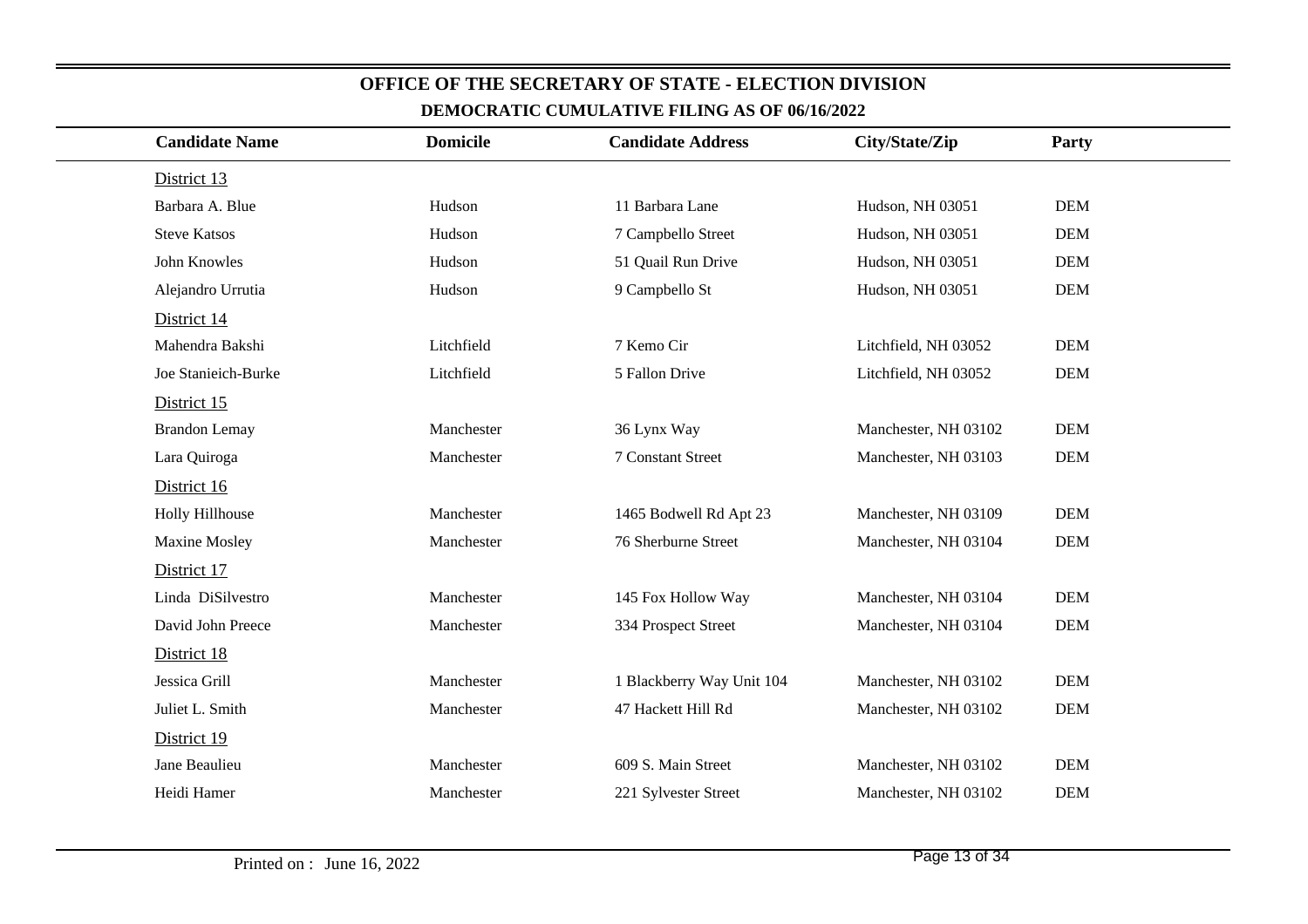| <b>Candidate Name</b>    | <b>Domicile</b> | <b>Candidate Address</b>       | City/State/Zip       | Party      |
|--------------------------|-----------------|--------------------------------|----------------------|------------|
| District 20              |                 |                                |                      |            |
| Candace Moulton          | Manchester      | 211 S Elm Street #1            | Manchester, NH 03103 | $DEM$      |
| Alissandra Murray        | Manchester      | 166 Rosedale Avenue            | Manchester, NH 03103 | <b>DEM</b> |
| Joshua Query             | Manchester      | 80 Beech Hill Ave Unit 5       | Manchester, NH 03103 | <b>DEM</b> |
| District 21              |                 |                                |                      |            |
| Jeff Goley               | Manchester      | 1683 River Road                | Manchester, NH 03104 | <b>DEM</b> |
| Diane M. Langley         | Manchester      | 330 Day Street                 | Manchester, NH 03104 | <b>DEM</b> |
| <b>Christine Seibert</b> | Manchester      | 96 Eve Street                  | Manchester, NH 03104 | $DEM$      |
| District 22              |                 |                                |                      |            |
| Patricia Cornell         | Manchester      | 787 Montgomery Street          | Manchester, NH 03102 | <b>DEM</b> |
| Sara M. Lachance         | Manchester      | 412 Hevey St                   | Manchester, NH 03102 | <b>DEM</b> |
| Nicole Leapley           | Manchester      | 7 Valley West Way              | Manchester, NH 03102 | <b>DEM</b> |
| District 23              |                 |                                |                      |            |
| Jean Jeudy               | Manchester      | 134 Calef Rd                   | Manchester, NH 03103 | <b>DEM</b> |
| Pat Long                 | Manchester      | 112 Hollis Sreet               | Manchester, NH 03101 | <b>DEM</b> |
| District 24              |                 |                                |                      |            |
| Donald J. Bouchard       | Manchester      | 39 Foxwood Circle              | Manchester, NH 03104 | <b>DEM</b> |
| Chris Herbert            | Manchester      | 181 Eastern Avenue<br>Unit 201 | Manchester, NH 03104 | <b>DEM</b> |
| District 25              |                 |                                |                      |            |
| Amanda Bouldin           | Manchester      | 14 Hayes Avenue                | Manchester, NH 03103 | <b>DEM</b> |
| Andrew Bouldin           | Manchester      | 14 Hayes Avenue                | Manchester, NH 03103 | <b>DEM</b> |
| District 26              |                 |                                |                      |            |
| <b>Tiffany Forsing</b>   | Manchester      | 22 Crawford Street             | Manchester, NH 03109 | <b>DEM</b> |
|                          |                 |                                |                      |            |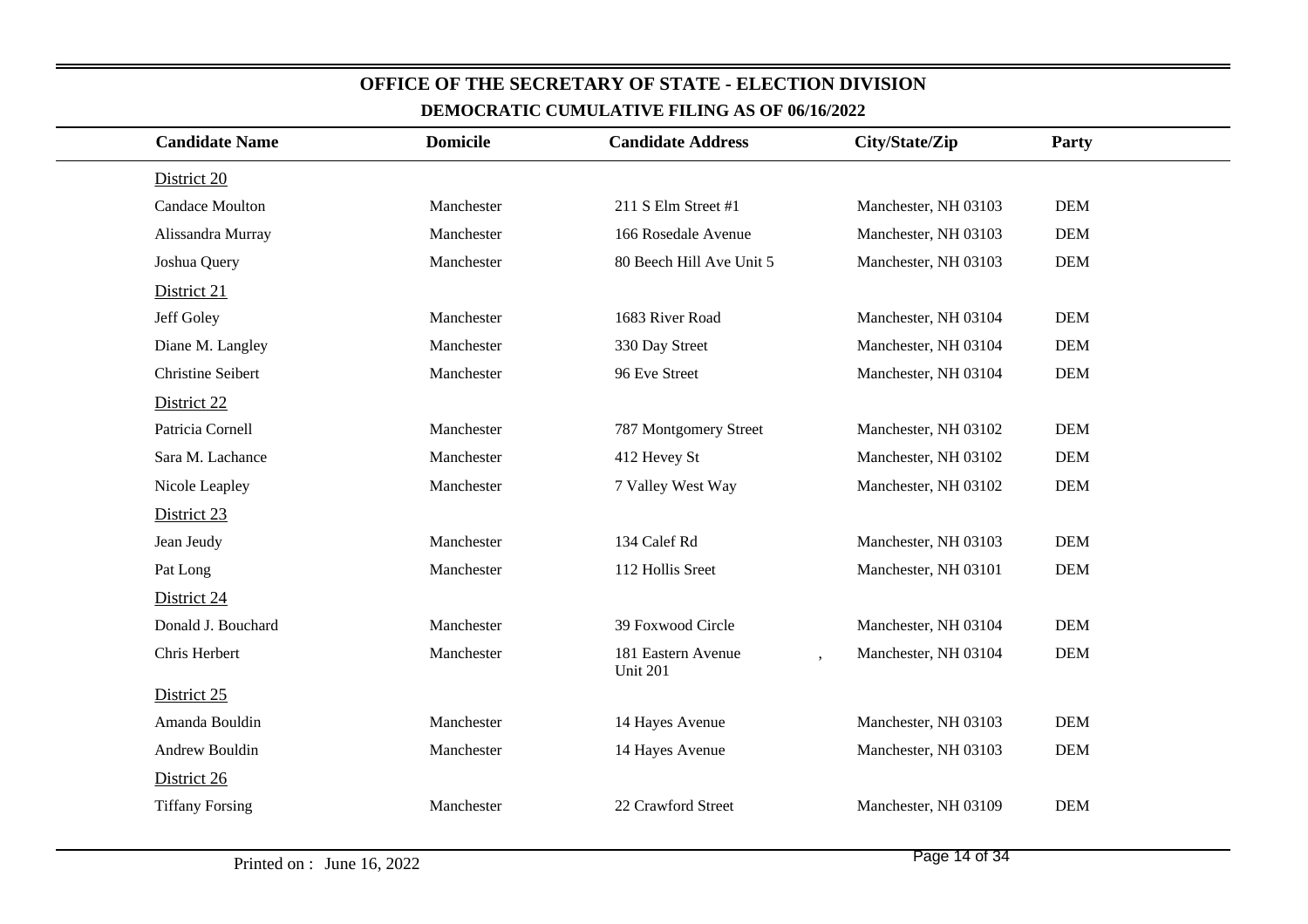| <b>Candidate Name</b>   | <b>Domicile</b> | <b>Candidate Address</b>    | City/State/Zip        | Party      |
|-------------------------|-----------------|-----------------------------|-----------------------|------------|
| Mary Freitas            | Manchester      | 279 Candia Road             | Manchester, NH 03109  | <b>DEM</b> |
| District 27             |                 |                             |                       |            |
| Susan Kane              | Francestown     | 120 Udall Road              | Francestown, NH 03043 | <b>DEM</b> |
| District 28             |                 |                             |                       |            |
| David E. Erikson        | Weare           | 246 Poor Farm Road          | Weare, NH 03281       | <b>DEM</b> |
| William Politt          | Weare           | PO Box 571                  | Weare, NH 03281       | <b>DEM</b> |
| District 29             |                 |                             |                       |            |
| <b>Curt DeVetter</b>    | Goffstown       | 536 Black Brook Road        | Goffstown, NH 03045   | <b>DEM</b> |
| Judi L. Lanza           | Goffstown       | 21 Bayberry Lane            | Goffstown, NH 03045   | <b>DEM</b> |
| Dian McCarthy           | Goffstown       | 116 Mountain Base Road      | Goffstown, NH 03045   | <b>DEM</b> |
| Paul Doug Orr           | Goffstown       | 50B Apple Tree Dr           | Goffstown, NH 03045   | <b>DEM</b> |
| Dominick Prive          | Goffstown       | 36 Laurel Street            | Manchester, NH 03102  | <b>DEM</b> |
| Melanie Renfrew-Hebert  | Goffstown       | 23 College Rd               | Manchester, NH 03045  | <b>DEM</b> |
| District 30             |                 |                             |                       |            |
| Peter J. Koutroubas     | Antrim          | 20 Summer Street            | Antrim, NH 03440      | <b>DEM</b> |
| Jonathan Manley         | Bennington      | 227 Bible Hill Rd           | Bennington, NH 03442  | <b>DEM</b> |
| Ckristopher Wallenstein | Bennington      | 152A Route 202              | Bennington, NH 03442  | <b>DEM</b> |
| District 31             |                 |                             |                       |            |
| Molly C. Howard         | Hancock         | 4 Fairview Road, PO Box 358 | Hancock, NH 03449     | <b>DEM</b> |
| District 32             |                 |                             |                       |            |
| Michael DeLoria         | Temple          | 35 Sara Dr                  | Temple, NH 03084      | <b>DEM</b> |
| <b>Richard Swanson</b>  | Wilton          | 3 Hearthstone               | Wilton, NH 03086      | <b>DEM</b> |
| Kermit R. Williams      | Wilton          | 55 Burns Hill Road          | Wilmot, NH 03086      | $DEM$      |
|                         |                 |                             |                       |            |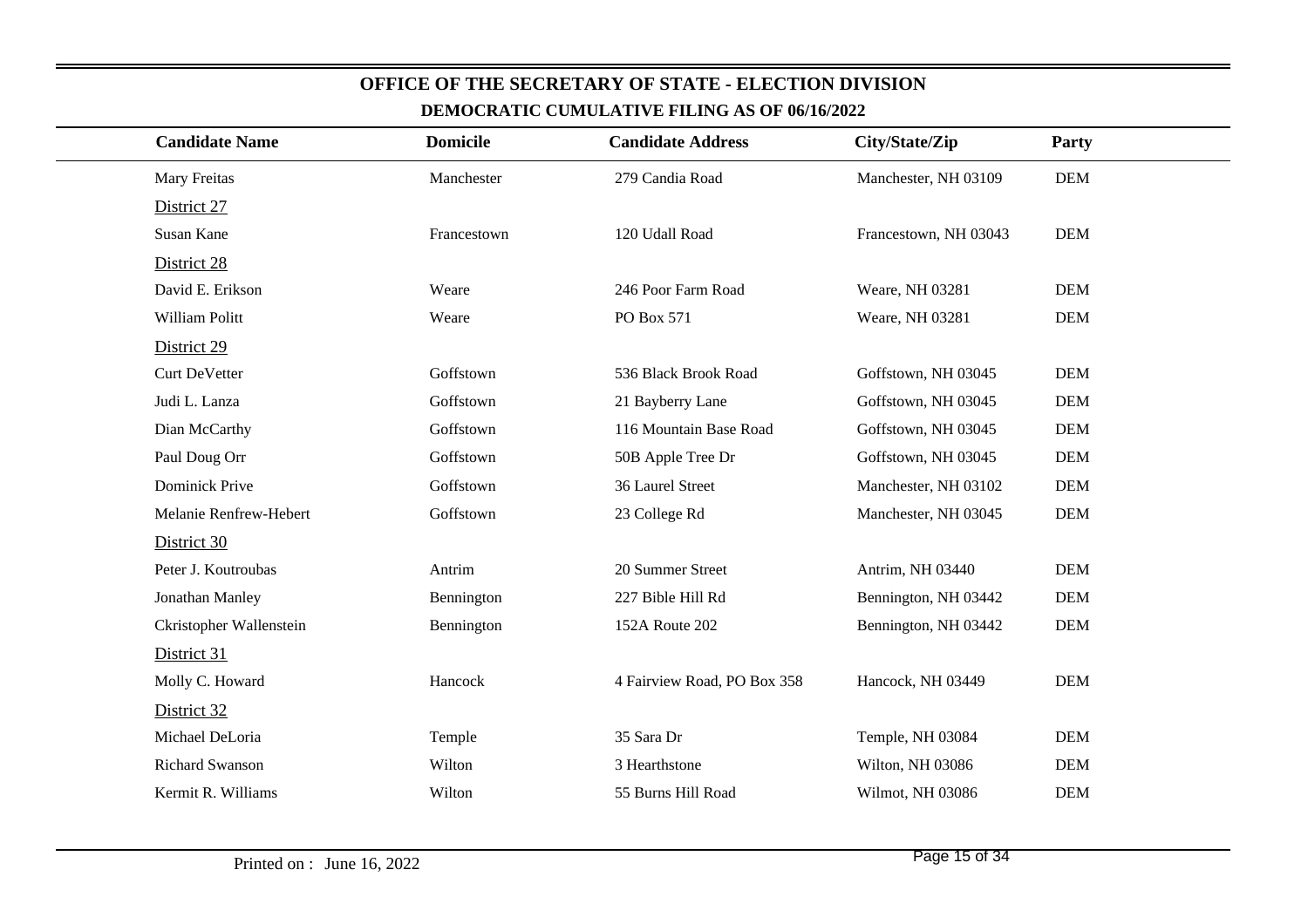| <b>Candidate Name</b> | <b>Domicile</b>  | <b>Candidate Address</b>      | City/State/Zip         | Party      |
|-----------------------|------------------|-------------------------------|------------------------|------------|
| District 33           |                  |                               |                        |            |
| Peter R. Leishman     | Peterborough     | 39 Birch Rd                   | Peterborough, NH 03458 | <b>DEM</b> |
| Ivy Vann              | Peterborough     | 50 Summer Street              | Peterborough, NH 03458 | <b>DEM</b> |
| Jonah Wheeler         | Peterborough     | PO Box 33                     | Peterborough, NH 03458 | <b>DEM</b> |
| District 34           |                  |                               |                        |            |
| Daniel LeClerc        | Amherst          | 464 Boston Post Road, Unit 28 | Amherst, NH 03031      | <b>DEM</b> |
| Jennifer Morton       | Amherst          | 485 Boston Post Road          | Amherst, NH 03031      | <b>DEM</b> |
| Daniel T. Veilleux    | Amherst          | 7 Colonel Wilkins Road        | Amherst, NH 03031      | <b>DEM</b> |
| District 35           |                  |                               |                        |            |
| Kat McGhee            | Hollis           | PO Box 1602                   | Hollis, NH 03049       | <b>DEM</b> |
| Ben Ming              | Hollis           | PO Box 962                    | Hollis, NH 03049       | DEM        |
| District 36           |                  |                               |                        |            |
| <b>Brendan Denehy</b> | <b>Brookline</b> | 31 Mason Road                 | Brookline, NH 03033    | <b>DEM</b> |
| <b>Brian Rater</b>    | <b>Brookline</b> | 31 Mason Rd                   | Brookline, NH 03033    | DEM        |
| District 37           |                  |                               |                        |            |
| Megan A. Murray       | Amherst          | 2 Steeple Lane                | Amherst, NH 03031      | <b>DEM</b> |
| District 38           |                  |                               |                        |            |
| Cynthia Koutroubas    | Litchfield       | 41 Stark Lane                 | Litchfield, NH 03052   | <b>DEM</b> |
| Timothy T. Wyatt      | Hudson           | 139 Barretts Hill Road        | Hudson, NH 03051       | DEM        |
| District 39           |                  |                               |                        |            |
| Brian V. Bagley       | Manchester       | 29 Home Ave                   | Manchester, NH 03103   | <b>DEM</b> |
| Benjamin Baroody      | Manchester       | 1175 Bridge St                | Manchester, NH 03104   | <b>DEM</b> |
| District 40           |                  |                               |                        |            |
| Damond T. Ford        | Manchester       | 95A George St                 | Manchester, NH 03102   | <b>DEM</b> |
|                       |                  |                               |                        |            |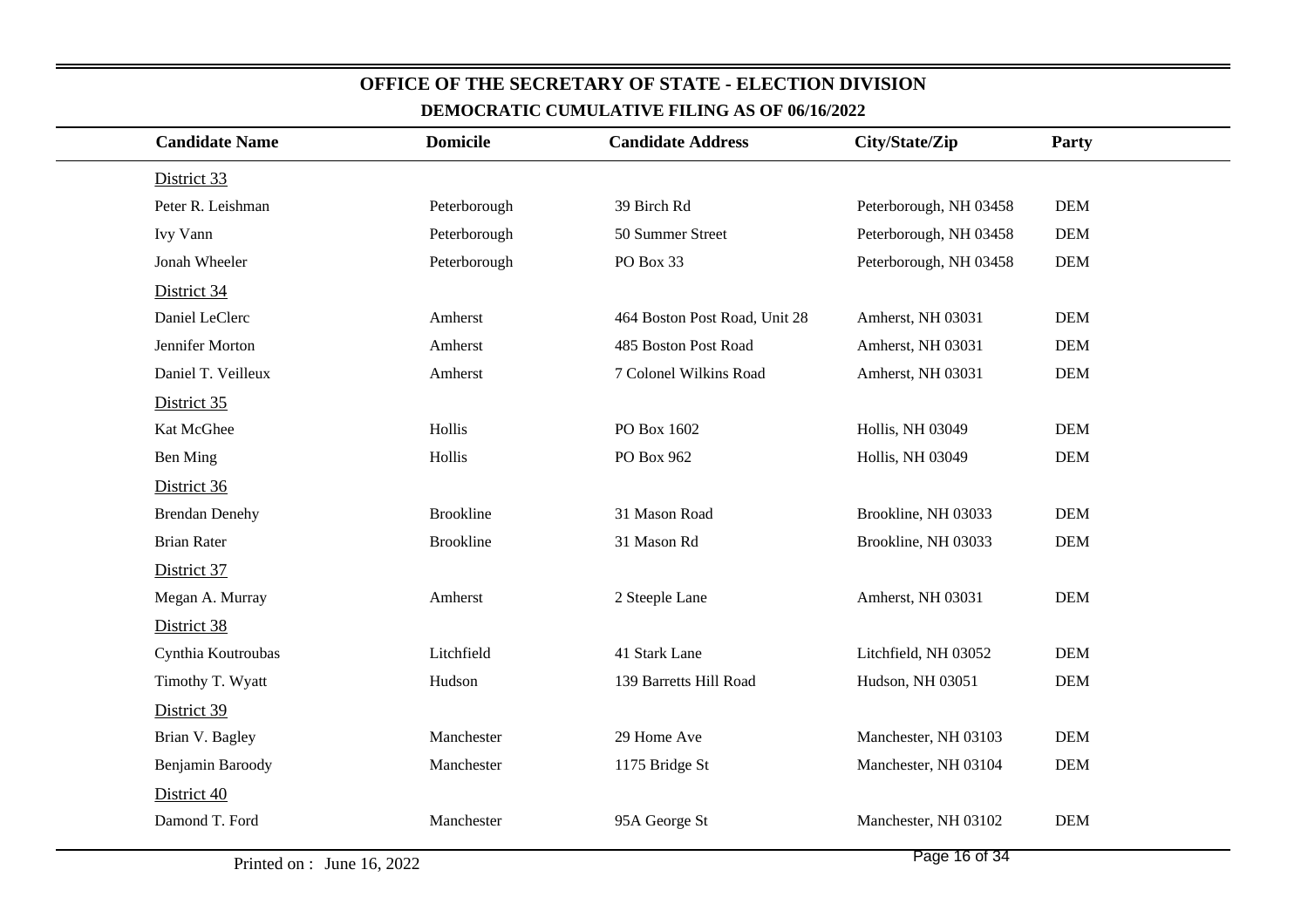| <b>Candidate Name</b>  | <b>Domicile</b> | <b>Candidate Address</b> | City/State/Zip       | Party      |
|------------------------|-----------------|--------------------------|----------------------|------------|
| Mark S. Mackenzie      | Manchester      | 319 W Erie St            | Manchester, NH 03102 | <b>DEM</b> |
| <b>Matthew Ping</b>    | Manchester      | 408 Rimmon St            | Manchester, NH 03102 | <b>DEM</b> |
| <b>Trinidad Tellez</b> | Manchester      | 1550 Union St            | Manchester, NH 03104 | <b>DEM</b> |
| Matthew B. Wilhelm     | Manchester      | 100 Magnolia Road        | Manchester, NH 03104 | <b>DEM</b> |
| District 41            |                 |                          |                      |            |
| Amy Bradley            | Manchester      | 895 Bridge Street        | Manchester, NH 03104 | <b>DEM</b> |
| Jacqueline Chretien    | Manchester      | 133 Oak Street           | Manchester, NH 03104 | <b>DEM</b> |
| Mary Heath             | Manchester      | 76 Island Pond Rd        | Manchester, NH 03109 | <b>DEM</b> |
| Mary Smith             | Manchester      | 280 Spruce Street        | Manchester, NH 03103 | <b>DEM</b> |
| Rebecca Robyn Thompson | Manchester      | 280 Spruce St            | Manchester, NH 03103 | <b>DEM</b> |
| District 42            |                 |                          |                      |            |
| <b>Richard Backus</b>  | New Boston      | 24 Labree Road           | New Boston, NH 03070 | <b>DEM</b> |
| Brian E. Paquette      | New Boston      | 48 River Rd              | New Boston, NH 03070 | <b>DEM</b> |
| Karen Roach            | New Boston      | PO Box $10$              | New Boston, NH 03070 | <b>DEM</b> |
| District 43            |                 |                          |                      |            |
| <b>Scott Lawrence</b>  | Milford         | 113 Lovejoy Road         | Milford, NH 03055    | <b>DEM</b> |
| Maria Elizabeth Perez  | Milford         | 73 Westchester Drive     | Milford, NH 03055    | <b>DEM</b> |
| Peter Petrigno         | Milford         | 34 Shady Lane            | Milford, NH 03055    | <b>DEM</b> |
| Herb Salmon            | Milford         | 249 Federal Hill Road    | Hudson, NH 03051     | <b>DEM</b> |
| District 44            |                 |                          |                      |            |
| Judith Gaynor Johnson  | Goffstown       | 117 Paige Hill Rd        | Goffstown, NH 03045  | <b>DEM</b> |
| David Trumble          | Weare           | 52 Poor Farm Road        | Weare, NH 03281      | <b>DEM</b> |
| District 45            |                 |                          |                      |            |
| Karen E. Calabro       | Hollis          | 117 Pine Hill Rd         | Hollis, NH 03049     | <b>DEM</b> |
|                        |                 |                          |                      |            |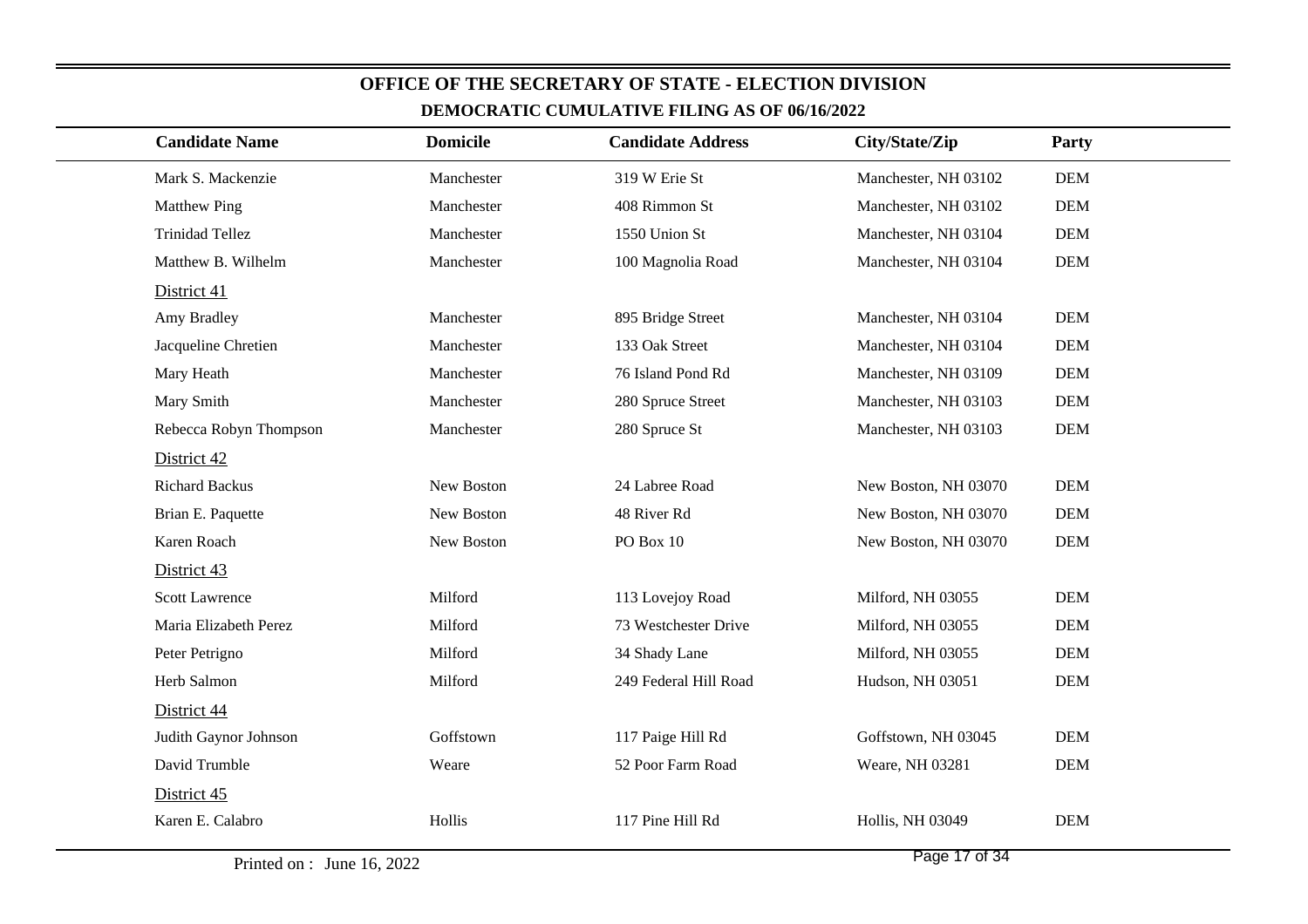|                         |                       |                                                                                                                                                                                            |                                                                                                                                                                                                                                                                                                            | Party                                                                                                                                                                                                                                                                                                                                   |  |
|-------------------------|-----------------------|--------------------------------------------------------------------------------------------------------------------------------------------------------------------------------------------|------------------------------------------------------------------------------------------------------------------------------------------------------------------------------------------------------------------------------------------------------------------------------------------------------------|-----------------------------------------------------------------------------------------------------------------------------------------------------------------------------------------------------------------------------------------------------------------------------------------------------------------------------------------|--|
| <b>MERRIMACK County</b> |                       |                                                                                                                                                                                            |                                                                                                                                                                                                                                                                                                            |                                                                                                                                                                                                                                                                                                                                         |  |
|                         |                       |                                                                                                                                                                                            |                                                                                                                                                                                                                                                                                                            |                                                                                                                                                                                                                                                                                                                                         |  |
|                         |                       |                                                                                                                                                                                            |                                                                                                                                                                                                                                                                                                            | <b>DEM</b>                                                                                                                                                                                                                                                                                                                              |  |
|                         |                       |                                                                                                                                                                                            |                                                                                                                                                                                                                                                                                                            |                                                                                                                                                                                                                                                                                                                                         |  |
| Joyce May Fulweiler     |                       |                                                                                                                                                                                            |                                                                                                                                                                                                                                                                                                            | <b>DEM</b>                                                                                                                                                                                                                                                                                                                              |  |
|                         |                       |                                                                                                                                                                                            |                                                                                                                                                                                                                                                                                                            |                                                                                                                                                                                                                                                                                                                                         |  |
| Scott A. Burns          |                       |                                                                                                                                                                                            |                                                                                                                                                                                                                                                                                                            | <b>DEM</b>                                                                                                                                                                                                                                                                                                                              |  |
| Miriam Kovacs           |                       |                                                                                                                                                                                            |                                                                                                                                                                                                                                                                                                            | <b>DEM</b>                                                                                                                                                                                                                                                                                                                              |  |
|                         |                       |                                                                                                                                                                                            |                                                                                                                                                                                                                                                                                                            |                                                                                                                                                                                                                                                                                                                                         |  |
|                         |                       |                                                                                                                                                                                            |                                                                                                                                                                                                                                                                                                            | <b>DEM</b>                                                                                                                                                                                                                                                                                                                              |  |
| Ellen Scarponi          |                       |                                                                                                                                                                                            |                                                                                                                                                                                                                                                                                                            | <b>DEM</b>                                                                                                                                                                                                                                                                                                                              |  |
|                         |                       |                                                                                                                                                                                            |                                                                                                                                                                                                                                                                                                            |                                                                                                                                                                                                                                                                                                                                         |  |
| Lorna Carlisle          |                       |                                                                                                                                                                                            |                                                                                                                                                                                                                                                                                                            | <b>DEM</b>                                                                                                                                                                                                                                                                                                                              |  |
|                         |                       |                                                                                                                                                                                            |                                                                                                                                                                                                                                                                                                            | <b>DEM</b>                                                                                                                                                                                                                                                                                                                              |  |
|                         |                       |                                                                                                                                                                                            |                                                                                                                                                                                                                                                                                                            |                                                                                                                                                                                                                                                                                                                                         |  |
| Tom Schamberg           |                       |                                                                                                                                                                                            |                                                                                                                                                                                                                                                                                                            | <b>DEM</b>                                                                                                                                                                                                                                                                                                                              |  |
|                         |                       |                                                                                                                                                                                            |                                                                                                                                                                                                                                                                                                            |                                                                                                                                                                                                                                                                                                                                         |  |
| Karen E. Ebel           |                       |                                                                                                                                                                                            |                                                                                                                                                                                                                                                                                                            | <b>DEM</b>                                                                                                                                                                                                                                                                                                                              |  |
| Gregory M. Sargent      |                       |                                                                                                                                                                                            |                                                                                                                                                                                                                                                                                                            | <b>DEM</b>                                                                                                                                                                                                                                                                                                                              |  |
|                         |                       |                                                                                                                                                                                            |                                                                                                                                                                                                                                                                                                            |                                                                                                                                                                                                                                                                                                                                         |  |
|                         |                       |                                                                                                                                                                                            |                                                                                                                                                                                                                                                                                                            | <b>DEM</b>                                                                                                                                                                                                                                                                                                                              |  |
| Sherry L. Gould         |                       |                                                                                                                                                                                            |                                                                                                                                                                                                                                                                                                            | <b>DEM</b>                                                                                                                                                                                                                                                                                                                              |  |
| Stephanie R. Payeur     |                       |                                                                                                                                                                                            |                                                                                                                                                                                                                                                                                                            | $DEM$                                                                                                                                                                                                                                                                                                                                   |  |
|                         | <b>Candidate Name</b> | <b>Domicile</b><br>Boscawen<br>Northfield<br>Franklin<br>Franklin<br>Canterbury<br>Canterbury<br>Salisbury<br>Andover<br>Wilmot<br>New London<br>Newbury<br>Henniker<br>Warner<br>Henniker | <b>Candidate Address</b><br>151 King Street<br>PO Box 3007<br>144 Woodridge Rd<br>418 Central St Apt 4<br>49 Wyven Rd<br>103 Clough Pond<br>77 Old Turnpike Rd<br>92 Maple St<br>10 Clarke Road<br>PO Box 714<br>83 Gerald Dr, PO Box 416<br>810 Ray Rd<br>3210 State Route 114<br>388 Western Ave Unit A2 | City/State/Zip<br>Boscawen, NH 03303<br>Northfield, NH 03276<br>Franklin, NH 03235<br>Franklin, NH 03235<br>Canterbury, NH 03224<br>Canterbury, NH 03224<br>Salisbury, NH 03268<br>Andover, NH 03216<br>Wilmot, NH 03287<br>New London, NH 03257<br>Newbury, NH 03255<br>Henniker, NH 03242<br>Bradford, NH 03221<br>Henniker, NH 03242 |  |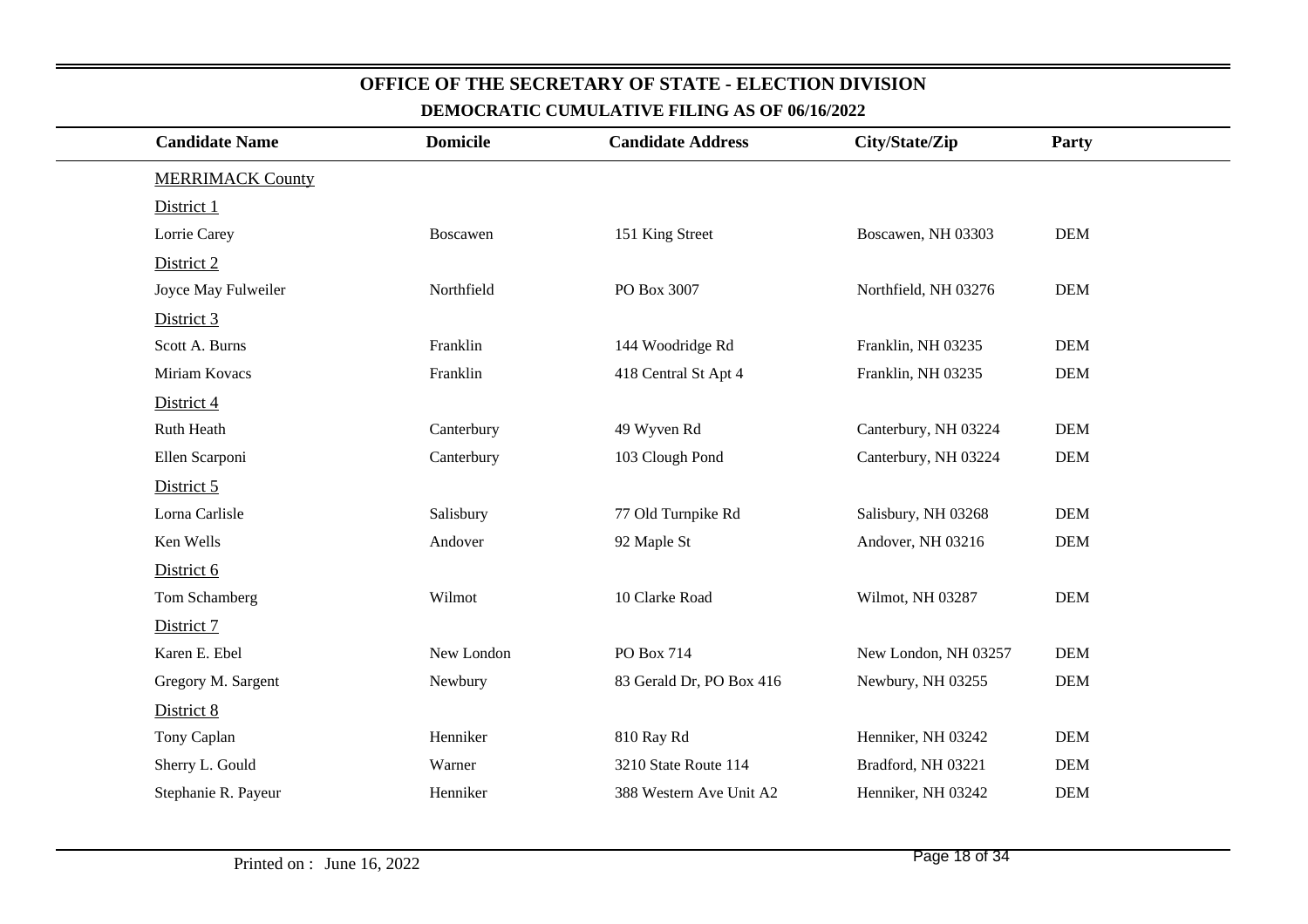| <b>Candidate Name</b>  | <b>Domicile</b> | <b>Candidate Address</b> | City/State/Zip       | Party      |
|------------------------|-----------------|--------------------------|----------------------|------------|
|                        |                 |                          |                      |            |
| District 9             |                 |                          |                      |            |
| Angela Brennan         | <b>Bow</b>      | PO Box 193               | Concord, NH 03302    | <b>DEM</b> |
| Muriel Hall            | <b>Bow</b>      | 4 Cob Road               | Bow, NH 03304        | <b>DEM</b> |
| David Luneau           | Hopkinton       | 211 Putney Hill Road     | Hopkinton, NH 03229  | <b>DEM</b> |
| Mel Myler              | Hopkinton       | PO Box 82                | Contoocook, NH 03229 | <b>DEM</b> |
| District 10            |                 |                          |                      |            |
| Madalasa Gurung        | Hooksett        | 145 Mammoth Rd           | Hooksett, NH 03106   | <b>DEM</b> |
| Kathleen M. Martins    | Hooksett        | 17 Stevens Dr            | Hooksett, NH 03106   | <b>DEM</b> |
| Robert A. Ray          | Dunbarton       | 325 Stark Highway North  | Dunbarton, NH 03046  | <b>DEM</b> |
| Ahmed Tahoun           | Hooksett        | 49 Autumn Run            | Hooksett, NH 03106   | <b>DEM</b> |
| District 11            |                 |                          |                      |            |
| Alan J. Turcotte       | Allenstown      | 3 High Ridge Trail       | Allenstown, NH 03275 | <b>DEM</b> |
| District 12            |                 |                          |                      |            |
| Maurice Regan          | Pembroke        | 717 Borough Rd           | Pembroke, NH 03275   | <b>DEM</b> |
| Dianne E. Schuett      | Pembroke        | 533 Pembroke St          | Pembroke, NH 03275   | <b>DEM</b> |
| District 13            |                 |                          |                      |            |
| Sally Hoskinson Kelly  | Chichester      | 63 Horse Corner Rd       | Chichester, NH 03258 | <b>DEM</b> |
| Tonjah Kelm            | Pittsfield      | 152 Deer Meadow Rd       | Pittsfield, NH 03263 | <b>DEM</b> |
| Daniel L. Schroth      | Pittsfield      | 295 Clough Road          | Pittsfield, NH 03263 | <b>DEM</b> |
| District 14            |                 |                          |                      |            |
| Elizabeth Rousseau     | Epsom           | 43 Fowler Road           | Epsom, NH 03234      | <b>DEM</b> |
| District 15            |                 |                          |                      |            |
| <b>Steve Shurtleff</b> | Concord         | 11 Vinton Dr             | Penacook, NH 03303   | <b>DEM</b> |
|                        |                 |                          |                      |            |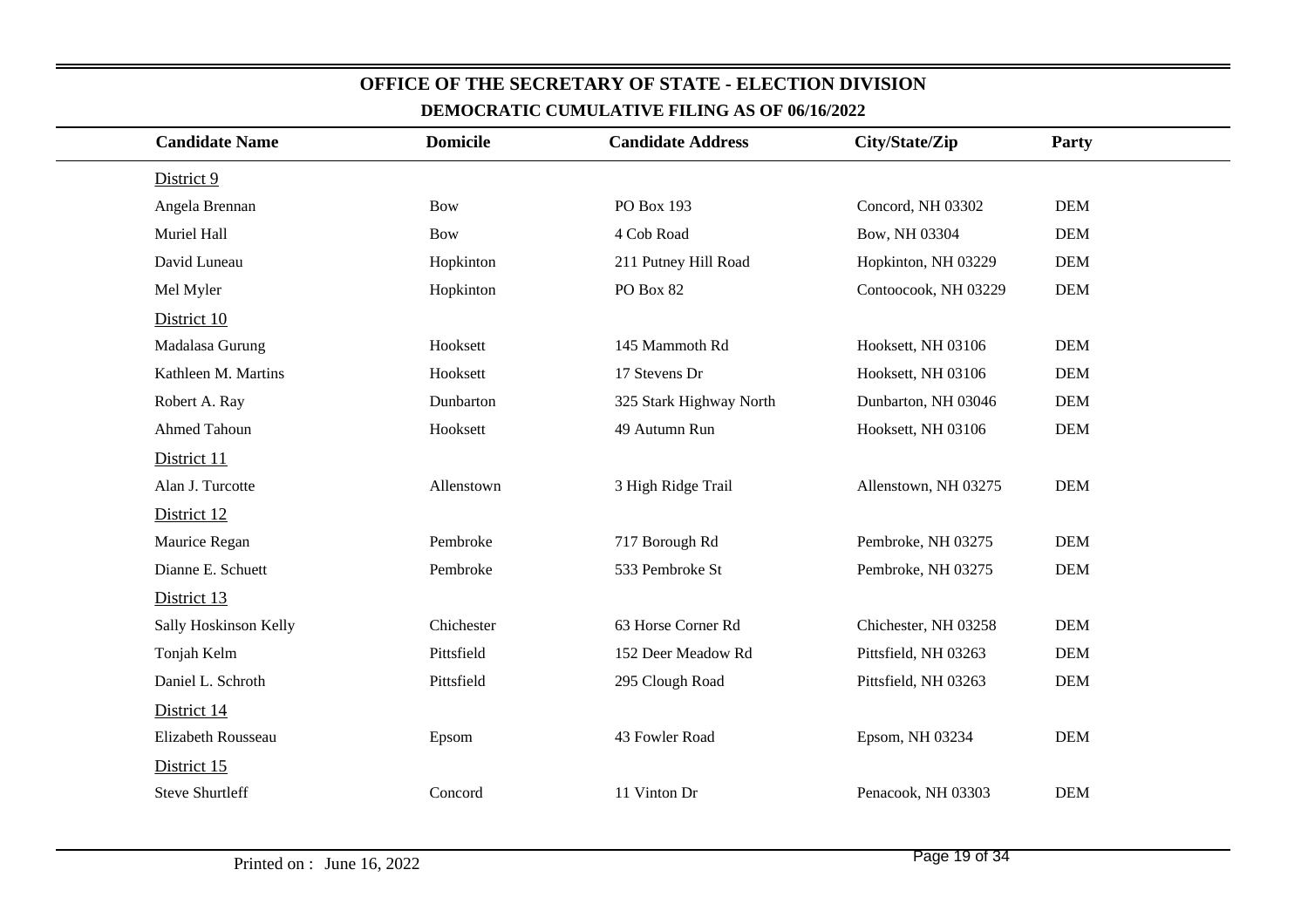| <b>Candidate Name</b> | <b>Domicile</b> | <b>Candidate Address</b> | City/State/Zip       | Party      |
|-----------------------|-----------------|--------------------------|----------------------|------------|
| District 16           |                 |                          |                      |            |
| Connie Boyles Lane    | Concord         | 34-1 Cabernet Drive      | Concord, NH 03303    | <b>DEM</b> |
| District 17           |                 |                          |                      |            |
| <b>Beth Richards</b>  | Concord         | 3 Willard Street         | Concord, NH 03303    | <b>DEM</b> |
| District 18           |                 |                          |                      |            |
| Jim MacKay            | Concord         | 139 N. Main Street       | Concord, NH 03301    | <b>DEM</b> |
| District 19           |                 |                          |                      |            |
| Mary Jane Wallner     | Concord         | 24 Samuel Drive          | Concord, NH 03301    | <b>DEM</b> |
| District 20           |                 |                          |                      |            |
| Eric Gallager         | Concord         | 1 Thompson St Apt 305    | Concord, NH 03301    | <b>DEM</b> |
| District 21           |                 |                          |                      |            |
| <b>Timothy Soucy</b>  | Concord         | 11 Princeton Street      | Concord, NH 03301    | $DEM$      |
| District 22           |                 |                          |                      |            |
| James Leon Roesener   | Concord         | 85 Manchester St Apt 18  | Concord, NH 03301    | <b>DEM</b> |
| District 23           |                 |                          |                      |            |
| Merryl Gibbs          | Concord         | 169 Portsmouth St #165   | Concord, NH 03301    | <b>DEM</b> |
| District 24           |                 |                          |                      |            |
| <b>Matthew Hicks</b>  | Concord         | 126 Mountain Rd          | Concord, NH 03301    | <b>DEM</b> |
| District 25           |                 |                          |                      |            |
| Deborah H. Wheeler    | Northfield      | 38 Bay St                | Northfield, NH 03276 | <b>DEM</b> |
| District 26           |                 |                          |                      |            |
| David A. Nesbitt      | Webster         | 598 Tyler Road           | Webster, NH 03303    | <b>DEM</b> |
| District 27           |                 |                          |                      |            |
| Dennis Davis          | Allenstown      | 3 Boulder Circle         | Allenstown, NH 03275 | <b>DEM</b> |
|                       |                 |                          |                      |            |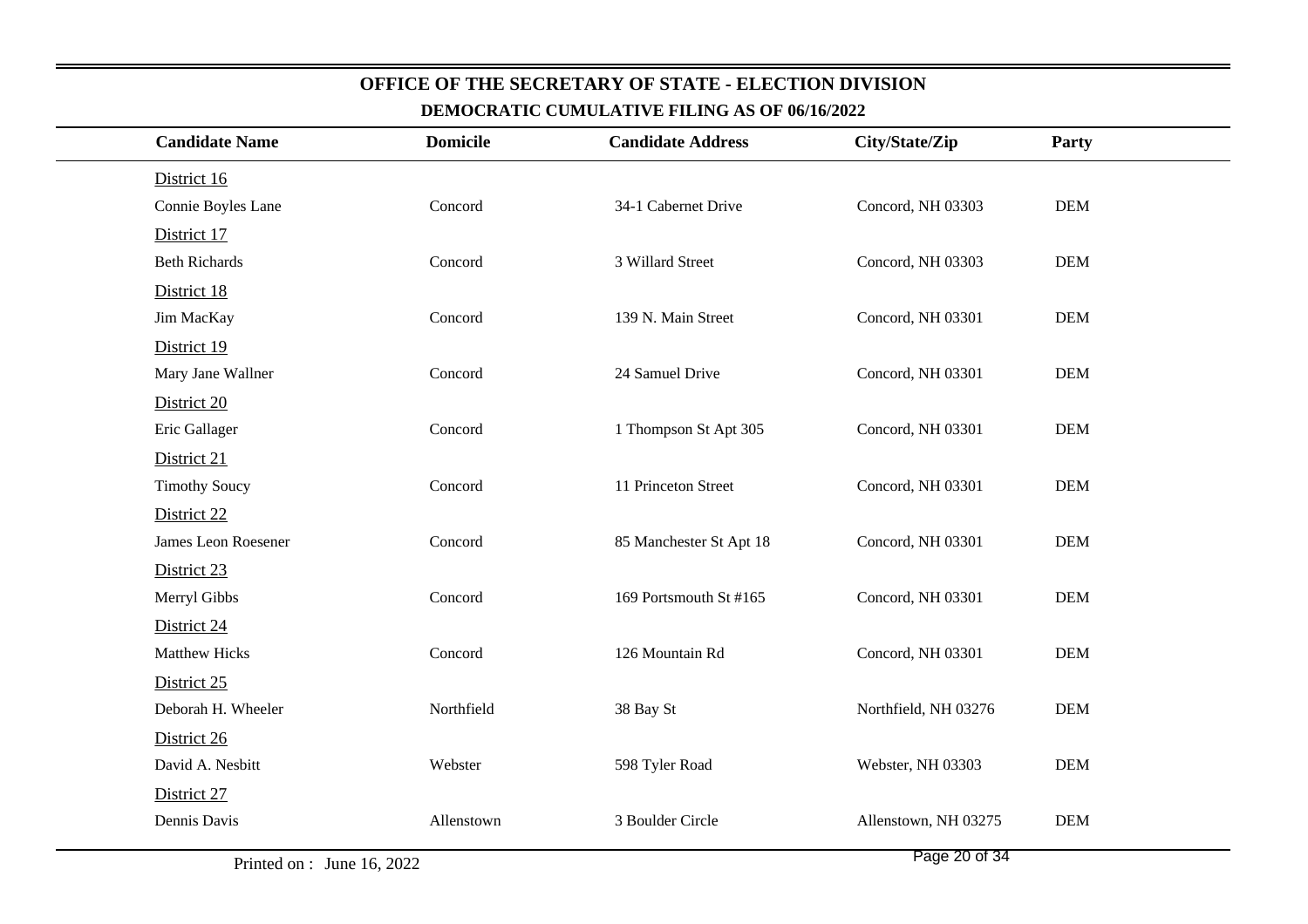|                          |                 | DEMOCRATIC COMOLATIVE FILING AS OF 00/10/2022 |                      |            |
|--------------------------|-----------------|-----------------------------------------------|----------------------|------------|
| <b>Candidate Name</b>    | <b>Domicile</b> | <b>Candidate Address</b>                      | City/State/Zip       | Party      |
| Mary E. Frambach         | Epsom           | 3 New Orchard Rd                              | Epsom, NH 03234      | <b>DEM</b> |
| District 28              |                 |                                               |                      |            |
| Art Ellison              | Concord         | 81 W Parish Rd                                | Concord, NH 03303    | <b>DEM</b> |
| District 29              |                 |                                               |                      |            |
| Kris Schultz             | Concord         | 806 Alton Woods Dr                            | Concord, NH 03301    | <b>DEM</b> |
| District 30              |                 |                                               |                      |            |
| Rebecca McWilliams       | Concord         | 192 Silk Farm Road                            | Concord, NH 03301    | <b>DEM</b> |
| <b>ROCKINGHAM County</b> |                 |                                               |                      |            |
| District 1               |                 |                                               |                      |            |
| Keith McGuigan           | Northwood       | 51 Kelsey Mill Rd                             | Northwood, NH 03261  | <b>DEM</b> |
| Hal Rafter               | Nottingham      | 22 N River Lake Rd                            | Nottingham, NH 03290 | <b>DEM</b> |
| William Tappan           | Northwood       | 27 Harmony Road                               | Northwood, NH 03261  | <b>DEM</b> |
| District 2               |                 |                                               |                      |            |
| Jocelyn A. Messier       | Deerfield       | 94A South Road                                | Deerfield, NH 03037  | <b>DEM</b> |
| Keely Power              | Deerfield       | 150 Middle Road                               | Deerfield, NH 03037  | <b>DEM</b> |
| Jacqueline Wood          | Auburn          | 37 Dearborn Road                              | Auburn, NH 03032     | $DEM$      |
| District 3               |                 |                                               |                      |            |
| Jane W. Van Zandt        | Chester         | 58 Hanson Rd                                  | Chester, NH 03036    | <b>DEM</b> |
| District 4               |                 |                                               |                      |            |
| Michelle Couture         | Raymond         | 21 Watson Hill Rd                             | Raymond, NH 03077    | <b>DEM</b> |
| Michael DiTommaso        | Raymond         | 21 Deerfield Rd                               | Raymond, NH 03077    | <b>DEM</b> |
| Dennis Garnham           | Raymond         | 95 Main St                                    | Raymond, NH 03077    | $DEM$      |
| District 5               |                 |                                               |                      |            |
| Joe Perry                | Epping          | 23 Cate Street                                | Epping, NH 03042     | $DEM$      |
|                          |                 |                                               |                      |            |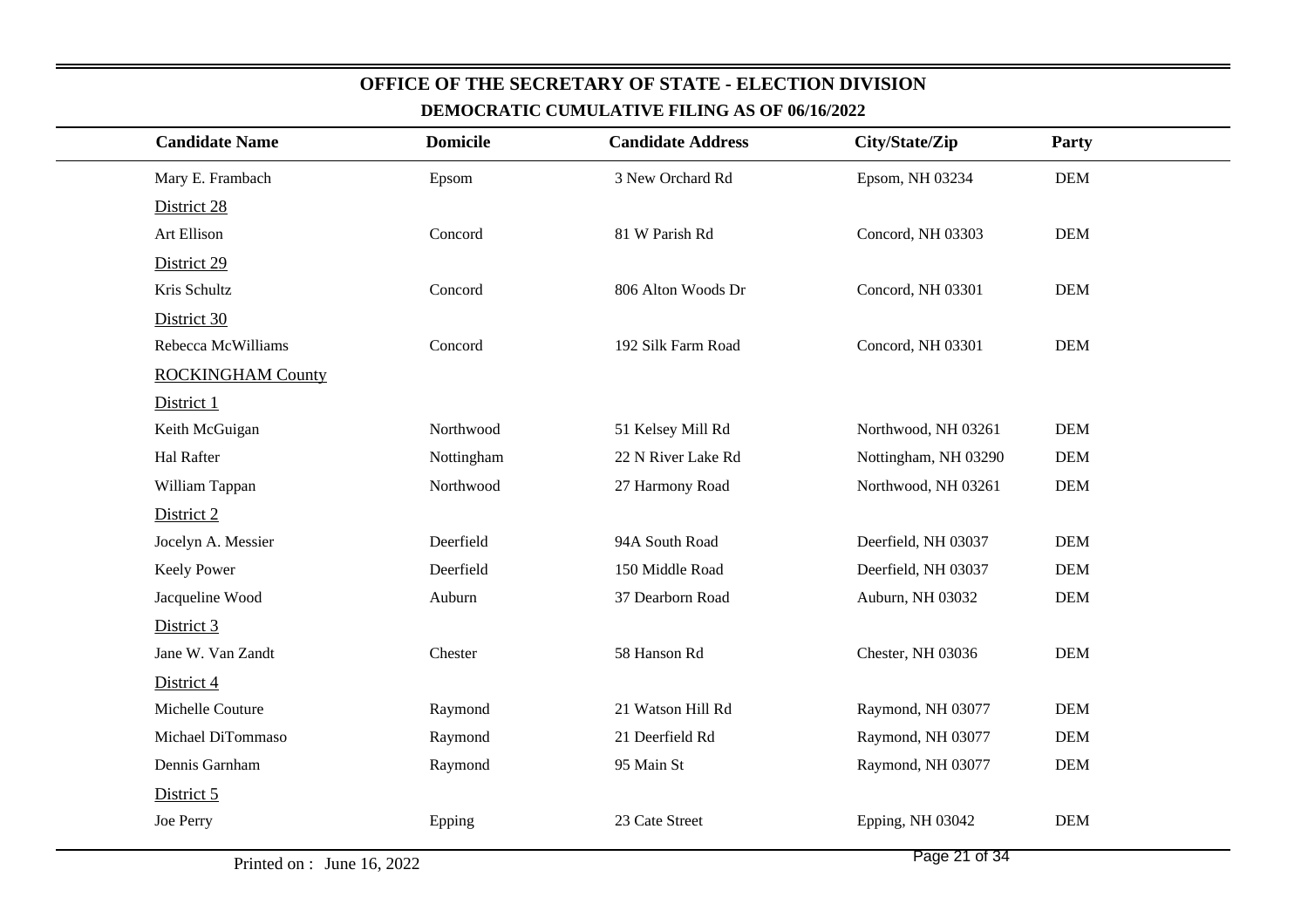| <b>Candidate Name</b>   | <b>Domicile</b> | <b>Candidate Address</b> | City/State/Zip      | Party      |  |
|-------------------------|-----------------|--------------------------|---------------------|------------|--|
| Mark Vallone            | Epping          | 252 Blake Road           | Epping, NH 03042    | <b>DEM</b> |  |
| District 6              |                 |                          |                     |            |  |
| Eric S. Turer           | Brentwood       | 33 Peabody Drive         | Brentwood, NH 03833 | <b>DEM</b> |  |
| District 7              |                 |                          |                     |            |  |
| Ellen Marie Douglas     | Fremont         | 65 Sandown Rd            | Fremont, NH 03044   | <b>DEM</b> |  |
| District 8              |                 |                          |                     |            |  |
| Diana West              | Danville        | 5 Heron Drive            | Danville, NH 03819  | <b>DEM</b> |  |
| District 9              |                 |                          |                     |            |  |
| Keith D. Cronyn         | Sandown         | 2 Holmeswood Drive       | Sandown, NH 03873   | <b>DEM</b> |  |
| Benjamin Sharpe         | Sandown         | 1 Metacomet Lake Drive   | Sandown, NH 03873   | <b>DEM</b> |  |
| District 10             |                 |                          |                     |            |  |
| <b>Scott Blackstone</b> | Newmarket       | 40 Spring Street         | Newmarket, NH 03857 | <b>DEM</b> |  |
| Michael Cahill          | Newmarket       | 328 Ash Swamp Rd         | Newmarket, NH 03857 | <b>DEM</b> |  |
| Charlotte DiLorenzo     | Newmarket       | 9D River St Apt D34      | Newmarket, NH 03857 | <b>DEM</b> |  |
| Jesus R. Duarte Apan    | Newmarket       | 78 Dame Rd               | Newmarket, NH 03857 | <b>DEM</b> |  |
| Ellen Read              | Newmarket       | 283 Lita Ln              | Newmarket, NH 03857 | <b>DEM</b> |  |
| District 11             |                 |                          |                     |            |  |
| Julie D. Gilman         | Exeter          | 96 High St               | Exeter, NH 03833    | <b>DEM</b> |  |
| Gaby Grossman           | Exeter          | 31 Winter St             | Exeter, NH 03833    | <b>DEM</b> |  |
| Linda J. Haskins        | Exeter          | 156 Front St U 206       | Exeter, NH 03833    | <b>DEM</b> |  |
| Mark Paige              | Exeter          | 13 Tamarind Lane         | Exeter, NH 03833    | <b>DEM</b> |  |
| District 12             |                 |                          |                     |            |  |
| Allison Knab            | Stratham        | 112 Tidewater Farm Road  | Stratham, NH 03885  | <b>DEM</b> |  |
| Zoe R. Manos            | Stratham        | 71 Peninsula Drive       | Stratham, NH 03885  | <b>DEM</b> |  |
|                         |                 |                          |                     |            |  |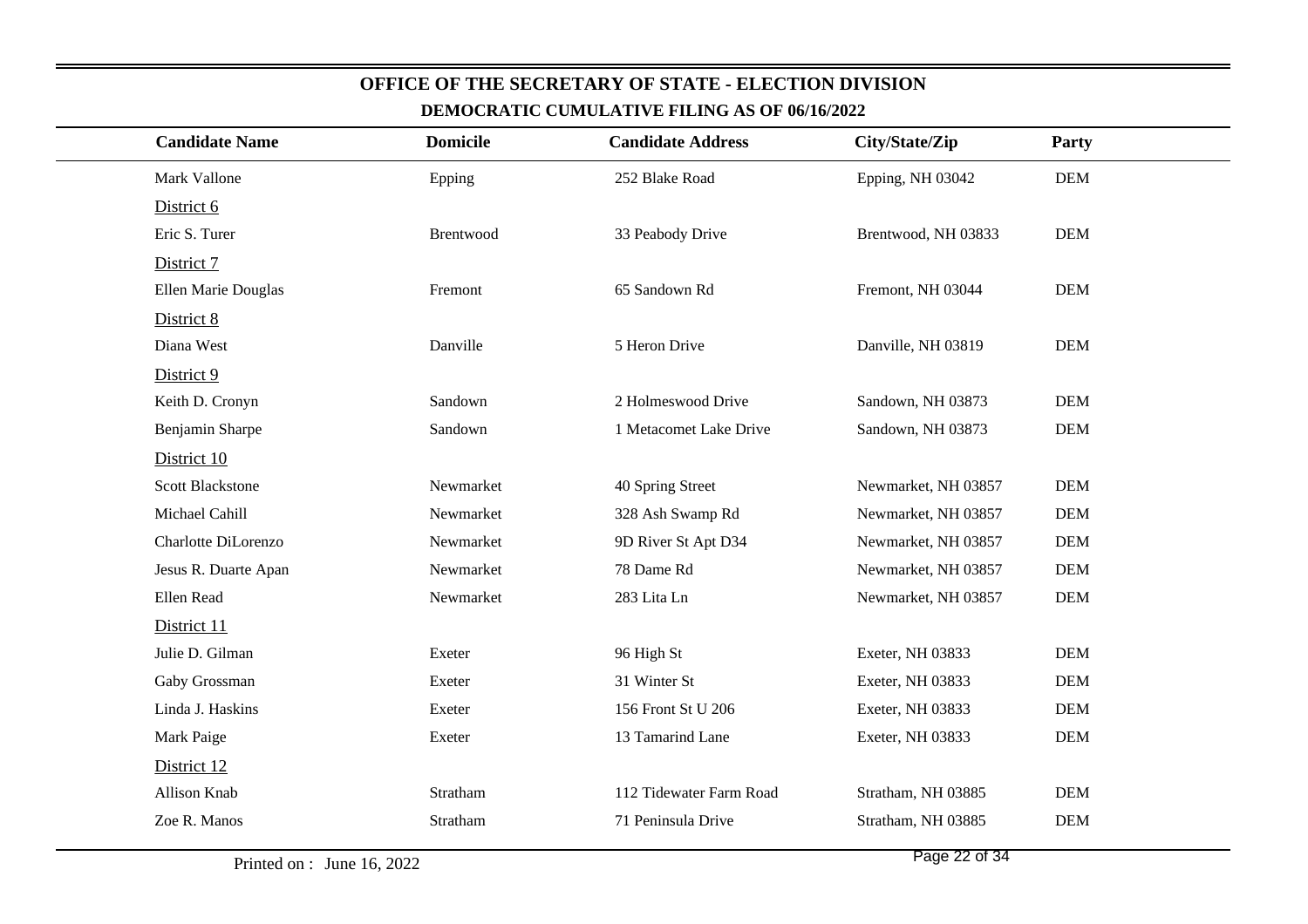| <b>Candidate Name</b> | <b>Domicile</b> | <b>Candidate Address</b> | City/State/Zip          | Party      |
|-----------------------|-----------------|--------------------------|-------------------------|------------|
| District 13           |                 |                          |                         |            |
| Craig Cunningham      | Derry           | 41 Hunter Drive          | Derry, NH 03038         | <b>DEM</b> |
| Paul C. Doolittle     | Derry           | 33 Old Chester Road      | Derry, NH 03038         | <b>DEM</b> |
| Silke Evdokimov       | Derry           | 9 Morningside Drive      | Derry, NH 03038         | <b>DEM</b> |
| Ellen Gallo           | Derry           | 12 Bradford Street       | Derry, NH 03038         | <b>DEM</b> |
| Lauren Gaskill        | Derry           | 11 Elm Stret #A2         | Derry, NH 03038         | <b>DEM</b> |
| Elizabeth Greenberg   | Derry           | 71 N High St Unit 1      | Derry, NH 03038         | <b>DEM</b> |
| Michelle Sawyer Moge  | Derry           | 9B Lesley Circle         | Derry, NH 03038         | <b>DEM</b> |
| Douglas Mogill        | Derry           | 10 Buttonwood Drive      | Derry, NH 03038         | <b>DEM</b> |
| District 14           |                 |                          |                         |            |
| Kim Casey             | East Kingston   | 109 Giles Rd             | East Kingston, NH 03827 | <b>DEM</b> |
| Trisha Tidd           | Kingston        | 23 Mill Road             | Kingston, NH 03848      | <b>DEM</b> |
| District 15           |                 |                          |                         |            |
| Lisa DeMio            | Hampstead       | 70 Bonnies Way           | Hampstead, NH 03841     | <b>DEM</b> |
| Laurie A. Warnock     | Hampstead       | 20 Redcoat Drive         | Hampstead, NH 03841     | <b>DEM</b> |
| District 16           |                 |                          |                         |            |
| Ted Combes            | Londonderry     | 6 Bancroft Rd            | Londonderry, NH 03053   | <b>DEM</b> |
| Anne H. Fenn          | Londonderry     | 18 Partridge Lane        | Londonderry, NH 03053   | <b>DEM</b> |
| Jim Green             | Londonderry     | 22 Sugar Plum Lane       | Londonderry, NH 03053   | <b>DEM</b> |
| Michela Hites         | Londonderry     | 39 Sherwood Road         | Londonderry, NH 03053   | <b>DEM</b> |
| Alex Killey           | Londonderry     | 19 Sutton Place          | Londonderry, NH 03054   | <b>DEM</b> |
| Tammy Marie Siekmann  | Londonderry     | 89 Hovey Road            | Londonderry, NH 03053   | <b>DEM</b> |
| Gregory B. Warner     | Londonderry     | 10 Pendleton Lane        | Londonderry, NH 03053   | <b>DEM</b> |
|                       |                 |                          |                         |            |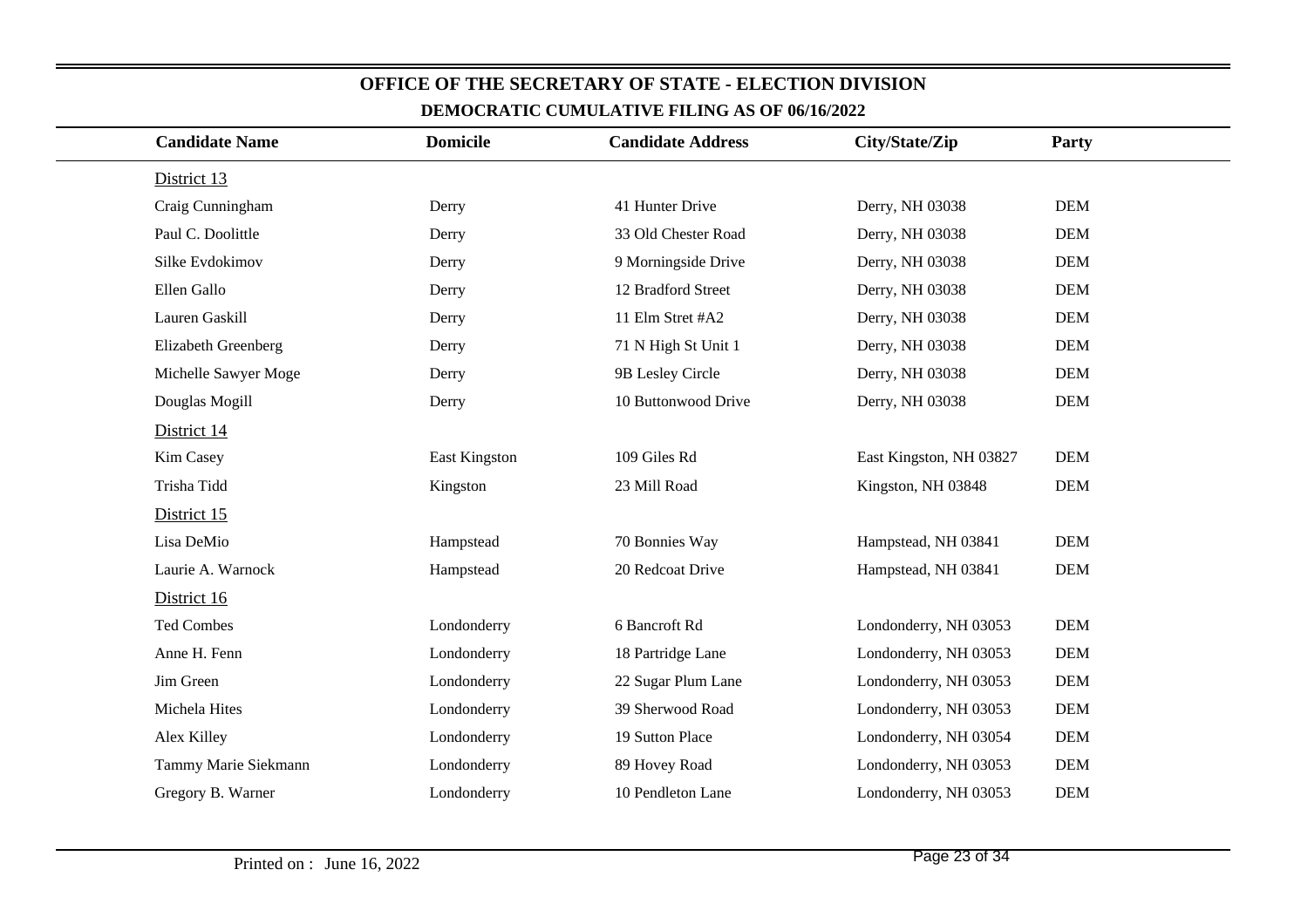| <b>Candidate Name</b> | <b>Domicile</b> | <b>Candidate Address</b> | City/State/Zip          | Party      |
|-----------------------|-----------------|--------------------------|-------------------------|------------|
| District 17           |                 |                          |                         |            |
| Valerie Roman         | Windham         | 32 Blossom Road          | Windham, NH 03087       | <b>DEM</b> |
| Ioana Singureanu      | Windham         | 8 Woodvue Road           | Windham, NH 03087       | <b>DEM</b> |
| Kristi St. Laurent    | Windham         | 32 Range Road            | Windham, NH 03087       | <b>DEM</b> |
| Marie Yanish          | Windham         | 1 Moeckel Road           | Windham, NH 03087       | <b>DEM</b> |
| District 18           |                 |                          |                         |            |
| Kate Delfino          | Atkinson        | 13 Wood Dr               | Atkinson, NH 03811      | <b>DEM</b> |
| Chris Duerr           | Atkinson        | 85 Maple Avenue          | Atkinson, NH 03811      | <b>DEM</b> |
| District 19           |                 |                          |                         |            |
| Joe Pace              | Kensington      | 55 Wild Pasture Road     | Kensington, NH 03833    | <b>DEM</b> |
| District 20           |                 |                          |                         |            |
| Robert L. Bartlett    | Newton          | 15 North Main St         | Newton, NH 03858        | <b>DEM</b> |
| Nancy Bishop          | Plaistow        | 135 Forrest St Unit 2    | Plaistow, NH 03865      | <b>DEM</b> |
| Stan G. Duncan        | Newton          | 1 Highland               | Newton, NH 03858        | <b>DEM</b> |
| District 21           |                 |                          |                         |            |
| Jacqueline Cali-Pitts | Portsmouth      | 40 Bedford Way #112      | Portsmouth, NH 03801    | <b>DEM</b> |
| Robin Vogt            | Portsmouth      | 10 Blue Heron Drive      | Portsmouth, NH 03801    | <b>DEM</b> |
| District 22           |                 |                          |                         |            |
| Kate Murray           | New Castle      | PO Box 2193              | New Castle, NH 03854    | <b>DEM</b> |
| District 23           |                 |                          |                         |            |
| Jim Maggiore          | North Hampton   | 17A Hobbs Road           | North Hampton, NH 03862 | <b>DEM</b> |
| District 24           |                 |                          |                         |            |
| Jaci Grote            | Rye             | 124 Washington Road      | Rye, NH 03870           | <b>DEM</b> |
| Dennis Malloy         | Greenland       | 10 Van Etten Drive       | Greenland, NH 03840     | <b>DEM</b> |
|                       |                 |                          |                         |            |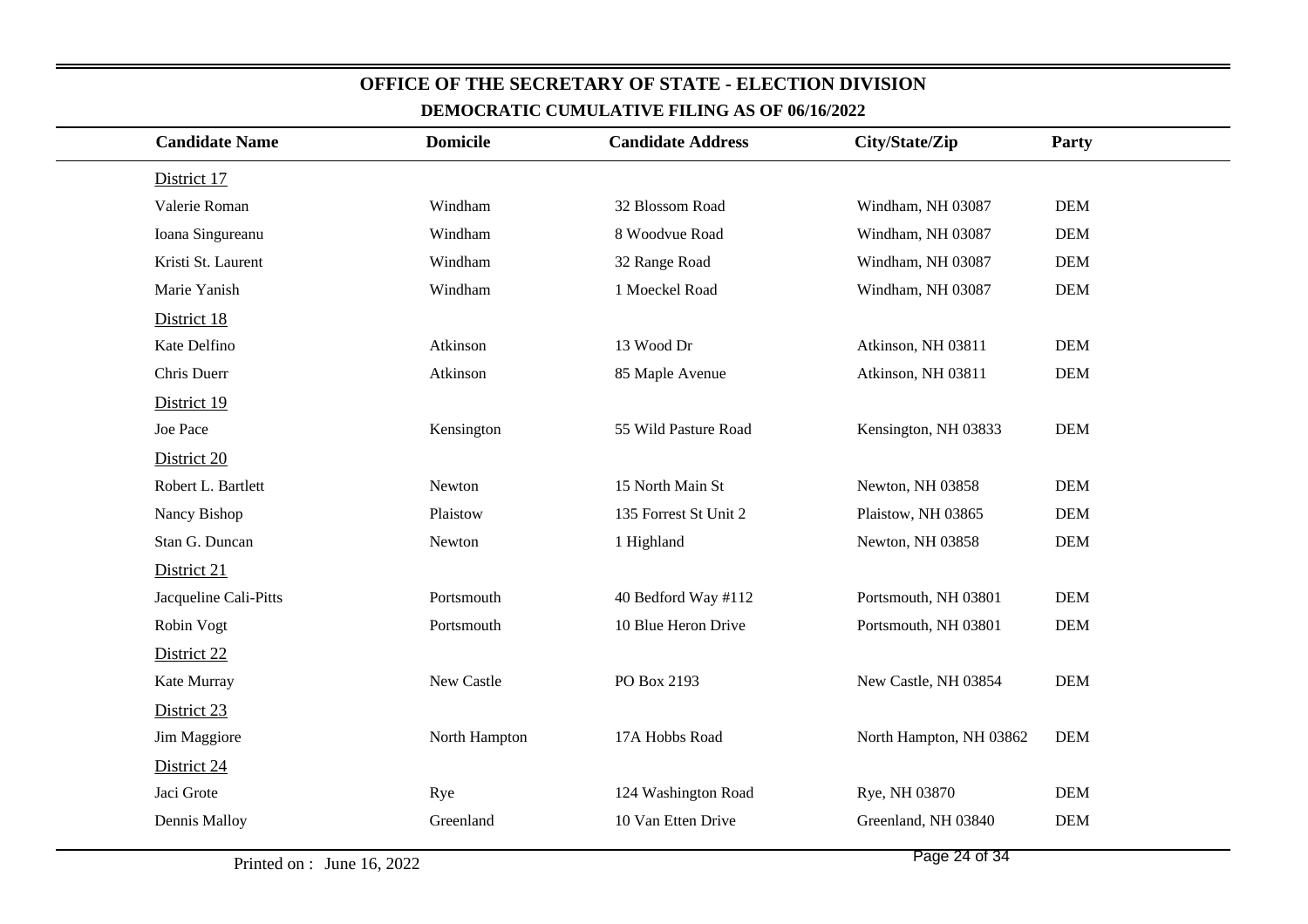| DEMOCKATIC COMOLATIVE FILMAN AS OF 00/10/2022 |                 |                           |                      |            |  |  |
|-----------------------------------------------|-----------------|---------------------------|----------------------|------------|--|--|
| <b>Candidate Name</b>                         | <b>Domicile</b> | <b>Candidate Address</b>  | City/State/Zip       | Party      |  |  |
| District 25                                   |                 |                           |                      |            |  |  |
| Gregory F. Davis                              | Salem           | 28 Norwood Rd             | Salem, NH 03079      | <b>DEM</b> |  |  |
| Sara Dillingham                               | Salem           | 8 Lancelot Court, Apt. 17 | Salem, NH 03079      | <b>DEM</b> |  |  |
| Larry Disenhof                                | Salem           | 31 Hawkins Glen Drive     | Salem, NH 03079      | <b>DEM</b> |  |  |
| Dionne Garon                                  | Salem           | 39 Woodmeadow Dr          | Salem, NH 03079      | <b>DEM</b> |  |  |
| David Hickernell                              | Salem           | 5 Linwood Avenue          | Salem, NH 03079      | <b>DEM</b> |  |  |
| Claire Karibian                               | Salem           | 56 Atkinson Road          | Salem, NH 03079      | <b>DEM</b> |  |  |
| Donna Loranger                                | Salem           | 28 Play Camp Road         | Salem, NH 03079      | <b>DEM</b> |  |  |
| Neil Misra                                    | Salem           | 31 Barron Avenue          | Salem, NH 03079      | <b>DEM</b> |  |  |
| Maureen G. Thibault                           | Salem           | 29 Lowell Rd Lot 30       | Salem, NH 03079      | <b>DEM</b> |  |  |
| <b>Bonnie Wright</b>                          | Salem           | 34 Liberty St             | Salem, NH 03079      | $DEM$      |  |  |
| District 26                                   |                 |                           |                      |            |  |  |
| Joan L. Hamblet                               | Portsmouth      | 447 Colonial Drive        | Portsmouth, NH 03801 | <b>DEM</b> |  |  |
| District 27                                   |                 |                           |                      |            |  |  |
| Gerald W.R. Ward                              | Portsmouth      | 16 Nixon Park             | Portsmouth, NH 03801 | <b>DEM</b> |  |  |
| District 28                                   |                 |                           |                      |            |  |  |
| Rebecca McBeath                               | Portsmouth      | 243 Middle Road           | Portsmouth, NH 03801 | <b>DEM</b> |  |  |
| District 29                                   |                 |                           |                      |            |  |  |
| Mike Edgar                                    | Hampton         | 7 Ann's Terrace           | Hampton, NH 03842    | <b>DEM</b> |  |  |
| Chris Muns                                    | Hampton         | 5 Nersesian Way           | Hampton, NH 03842    | <b>DEM</b> |  |  |
| Candice M. O'Neil                             | Hampton         | 9 Penniman Lane           | Hampton, NH 03842    | DEM        |  |  |
| <b>Matthew Saunders</b>                       | Hampton         | 9 Hamden Circle           | Hampton, NH 03842    | <b>DEM</b> |  |  |
| District 30                                   |                 |                           |                      |            |  |  |
| <b>Bob Albright</b>                           | Seabrook        | 17 Dows Lane              | Seabrook, NH 03874   | <b>DEM</b> |  |  |
|                                               |                 |                           |                      |            |  |  |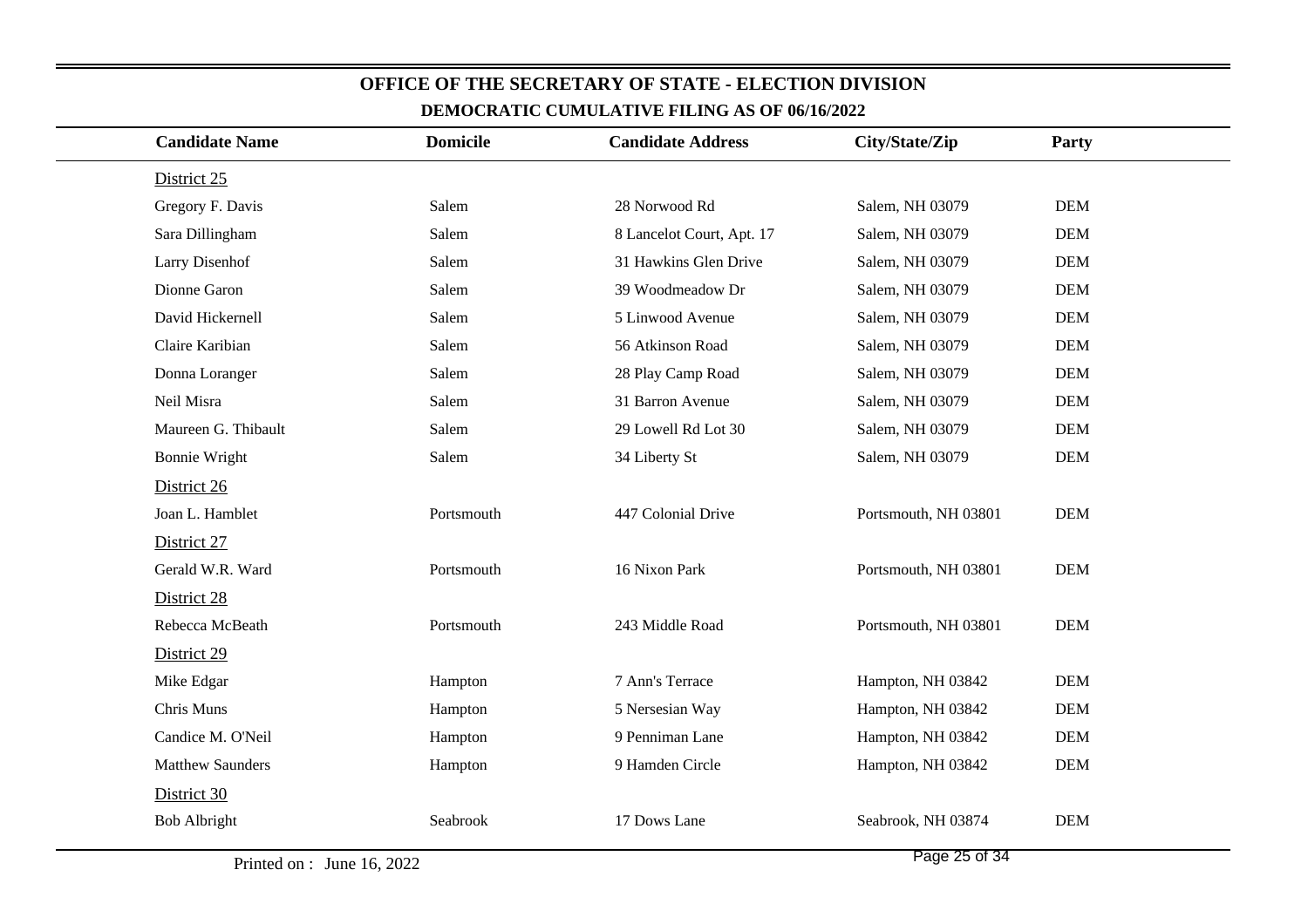| <b>Candidate Name</b>   | <b>Domicile</b> | <b>Candidate Address</b>     | City/State/Zip        | Party      |
|-------------------------|-----------------|------------------------------|-----------------------|------------|
| Camille Daly            | Seabrook        | 71 Ocean Dr                  | Seabrook, NH 03874    | $DEM$      |
| District 31             |                 |                              |                       |            |
| Charlotte Lister        | Chester         | PO Box 97                    | Chester, NH 03036     | <b>DEM</b> |
| William E. Thomas       | Auburn          | 27 Margate Drive             | Auburn, NH 03032      | <b>DEM</b> |
| District 33             |                 |                              |                       |            |
| Alexis Simpson          | Exeter          | 20 Main St                   | Exeter, NH 03833      | <b>DEM</b> |
| District 34             |                 |                              |                       |            |
| <b>Shaw Tilton</b>      | Kingston        | 10 South Road                | Brentwood, NH 03833   | <b>DEM</b> |
| District 35             |                 |                              |                       |            |
| Katy Gehling            | Londonderry     | 3 Pheasant Run Rd            | Londonderry, NH 03053 | <b>DEM</b> |
| District 36             |                 |                              |                       |            |
| Elizabeth Kosta         | Plaistow        | 4 Evergreen Dr               | Plaistow, NH 03865    | <b>DEM</b> |
| District 37             |                 |                              |                       |            |
| David Meuse             | Portsmouth      | 579 Sagamore Avenue, Unit 97 | Portsmouth, NH 03801  | <b>DEM</b> |
| District 38             |                 |                              |                       |            |
| Peggy Balboni           | Rye             | PO Box 723                   | Rye Beach, NH 03871   | <b>DEM</b> |
| District 39             |                 |                              |                       |            |
| Ned Raynolds            | Portsmouth      | 110 Aldrich Road             | Portsmouth, NH 03801  | <b>DEM</b> |
| District 40             |                 |                              |                       |            |
| Erica R. deVries        | Hampton         | 39 Esker Road                | Hampton, NH 03842     | <b>DEM</b> |
| Mark F. Preston         | Seabrook        | PO Box 815                   | Hampton, NH 03842     | <b>DEM</b> |
| <b>STRAFFORD County</b> |                 |                              |                       |            |
| District 1              |                 |                              |                       |            |
| Dorinda C. Howard       | Farmington      | 832 Meaderboro Rd            | Farmington, NH 03835  | <b>DEM</b> |
|                         |                 |                              |                       |            |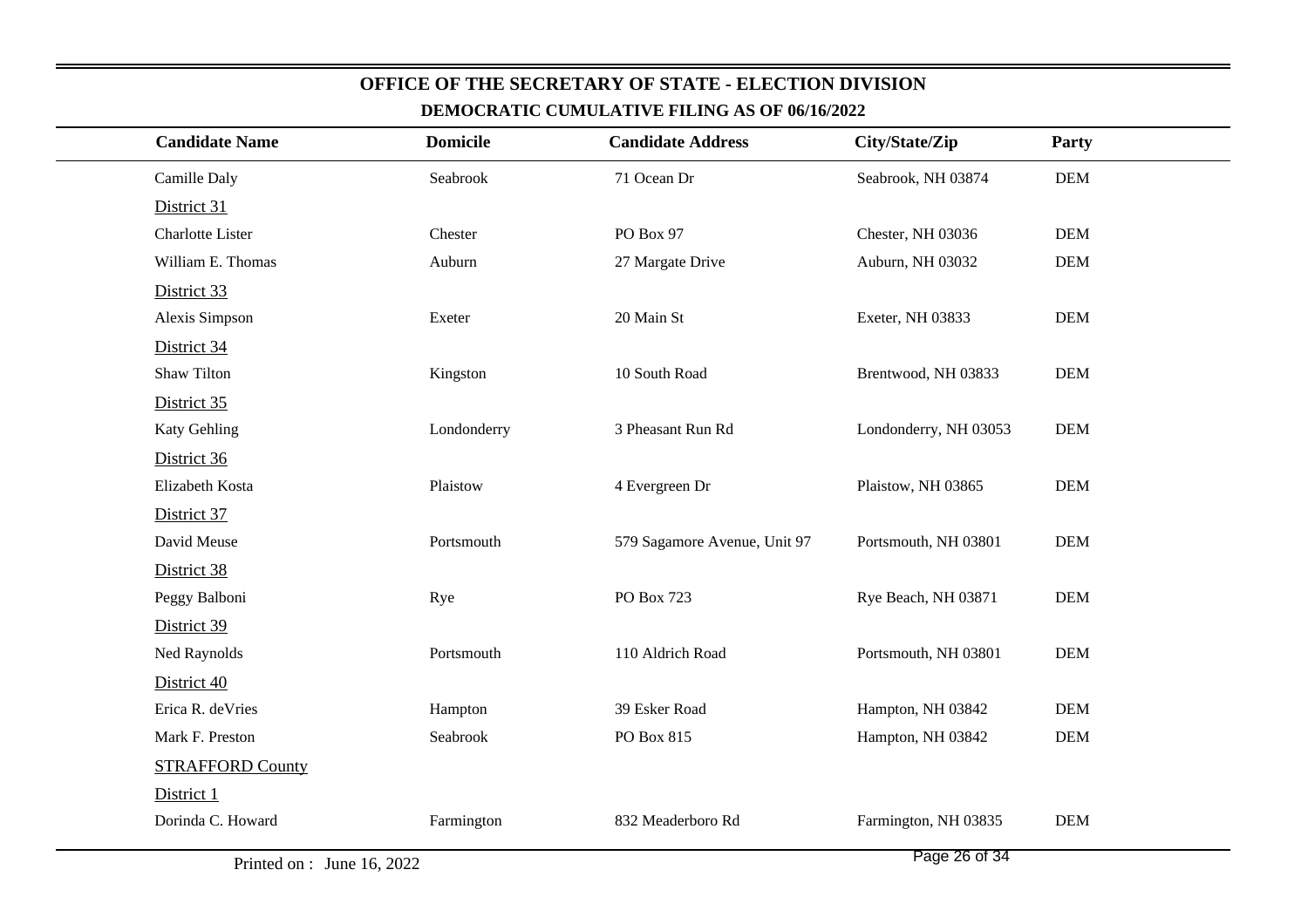| <b>Candidate Name</b>   | <b>Domicile</b> | <b>Candidate Address</b> | City/State/Zip       | <b>Party</b> |
|-------------------------|-----------------|--------------------------|----------------------|--------------|
| <b>Emmanuel Krasner</b> | Farmington      | 31 Reservoir Rd          | Farmington, NH 03835 | <b>DEM</b>   |
| District 2              |                 |                          |                      |              |
|                         |                 |                          |                      |              |
| Larry Brown             | Milton          | 1362 White Mtn Hwy       | Milton, NH 03851     | <b>DEM</b>   |
| Marilyn Johnson Foster  | Rochester       | 94 1/2 Wakefield Street  | Rochester, NH 03867  | <b>DEM</b>   |
| Pamela J. Hubbard       | Rochester       | 49 Ten Rod Road          | Rochester, NH 03867  | <b>DEM</b>   |
| District 3              |                 |                          |                      |              |
| David K. Wessel         | New Durham      | 383 Birch Hill Road      | New Durham, NH 03855 | <b>DEM</b>   |
| District 4              |                 |                          |                      |              |
| Heath Howard            | Strafford       | 194 Old Ridge Road       | Strafford, NH 03884  | <b>DEM</b>   |
| Cassandra Levesque      | Barrington      | 204 Emerald Drive        | Barrington, NH 03825 | <b>DEM</b>   |
| Matthew D. Towne        | Barrington      | 36 Stillwater Way        | Barrington, NH 03825 | <b>DEM</b>   |
| District 5              |                 |                          |                      |              |
| Patricia Turner         | Rochester       | 163 Milton Road          | Rochester, NH 03868  | <b>DEM</b>   |
| District 6              |                 |                          |                      |              |
| Kathleen Cavalaro       | Rochester       | 32 Broad Street          | Rochester, NH 03867  | <b>DEM</b>   |
| District 7              |                 |                          |                      |              |
| Mark Sorensen           | Rochester       | 85 Asteria Lane Apt 201  | Rochester, NH 03867  | <b>DEM</b>   |
| District 8              |                 |                          |                      |              |
| <b>Chuck Grassie</b>    | Rochester       | 146 Brock Street         | Rochester, NH 03867  | <b>DEM</b>   |
| District 9              |                 |                          |                      |              |
| Nevin Dexter            | Rochester       | 26A Charles Street       | Rochester, NH 03867  | <b>DEM</b>   |
| District 10             |                 |                          |                      |              |
| <b>Timothy Horrigan</b> | Durham          | 7A Factulty Road         | Durham, NH 03824     | <b>DEM</b>   |
| Cam Kenney              | Durham          | PO Box 26                | Durham, NH 03824     | <b>DEM</b>   |
|                         |                 |                          |                      |              |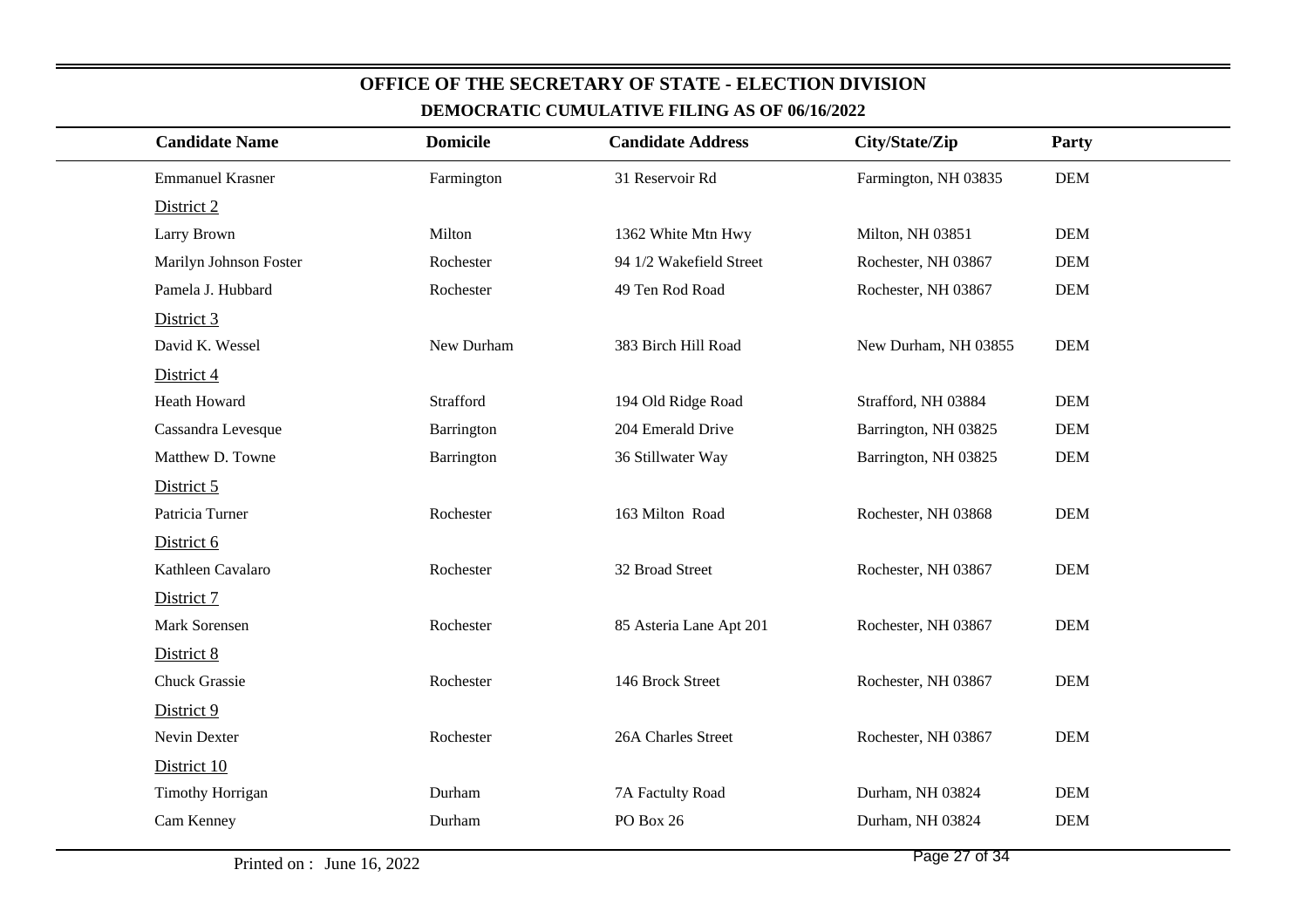| <b>Candidate Name</b>    | <b>Domicile</b> | <b>Candidate Address</b> | City/State/Zip        | Party      |
|--------------------------|-----------------|--------------------------|-----------------------|------------|
| Peyton McManus           | Durham          | 54 Ross Road             | Durham, NH 03824      | <b>DEM</b> |
| Loren Selig              | Durham          | 3 Nobel K Peterson Drive | Durham, NH 03824      | <b>DEM</b> |
| Marjorie Smith           | Durham          | 100 Piscataqua Road      | Durham, NH 03824      | <b>DEM</b> |
| District 11              |                 |                          |                       |            |
| <b>Hoy Robert Menear</b> | Lee             | 38 Swaan Drive           | Lee, NH 03861         | <b>DEM</b> |
| Thomas Southworth        | Dover           | 56 Durham Road, Unit 26  | Dover, NH 03820       | <b>DEM</b> |
| Janet G. Wall            | Madbury         | 9 Kelley Road            | Madbury, NH 03823     | $DEM$      |
| District 12              |                 |                          |                       |            |
| Gerri Cannon             | Somersworth     | 113 Indigo Hill Rd       | Somersworth, NH 03878 | <b>DEM</b> |
| Cecilia Rich             | Somersworth     | 212 Maple St             | Somersworth, NH 03878 | <b>DEM</b> |
| Jeffrey Rich             | Somersworth     | 212 Maple St             | Somersworth, NH 03878 | <b>DEM</b> |
| Kenneth Vincent          | Somersworth     | 19 Vincent Way           | Somersworth, NH 03878 | <b>DEM</b> |
| District 13              |                 |                          |                       |            |
| Peter Bixby              | Dover           | 69 Glenwood Avenue       | Dover, NH 03820       | <b>DEM</b> |
| District 14              |                 |                          |                       |            |
| Peter B. Schmidt         | Dover           | PO Box 1468              | Dover, NH 03821       | <b>DEM</b> |
| District 15              |                 |                          |                       |            |
| <b>Bill Conlin</b>       | Dover           | 92 Locust Street, Apt. 5 | Dover, NH 03820       | <b>DEM</b> |
| District 16              |                 |                          |                       |            |
| Gail L. Pare             | Dover           | 27 Sierra Hill Drive     | Dover, NH 03820       | <b>DEM</b> |
| District 17              |                 |                          |                       |            |
| Jessica F. LaMontagne    | Dover           | 7 Trask Drive            | Dover, NH 03820       | <b>DEM</b> |
| District 18              |                 |                          |                       |            |
| Jackie Cilley            | Barrington      | 8 Oak Hill Rd            | Barrington, NH 03825  | <b>DEM</b> |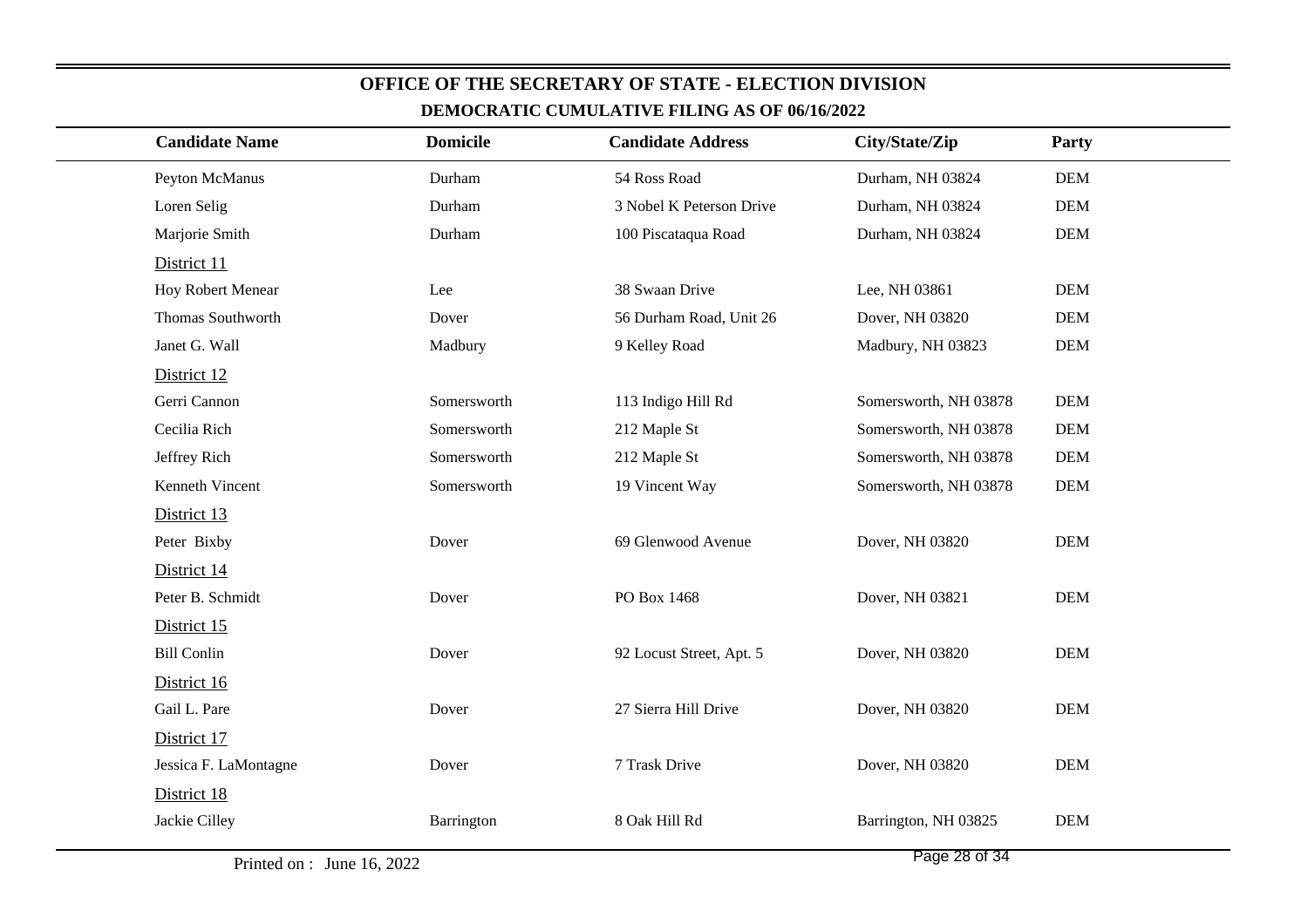| <b>Candidate Name</b>        | <b>Domicile</b> | <b>Candidate Address</b> | City/State/Zip        | Party      |
|------------------------------|-----------------|--------------------------|-----------------------|------------|
| District 19                  |                 |                          |                       |            |
| Daniel Fitzpatrick           | Rochester       | 19 Quarry Drive          | Rochester, NH 03867   | <b>DEM</b> |
| David Herman                 | Rochester       | 46 Hansonville Road      | Rochester, NH 03839   | <b>DEM</b> |
| Jerry Minihan                | Rochester       | 38 Lois Street           | Rochester, NH 03867   | <b>DEM</b> |
| Seph Warren                  | Rochester       | 7F Cedarbrook Village    | Rochester, NH 03867   | <b>DEM</b> |
| District 20                  |                 |                          |                       |            |
| Allan Howland                | Durham          | 32 Ffrost Drive          | Durham, NH 03824      | <b>DEM</b> |
| District 21                  |                 |                          |                       |            |
| Luz Bay                      | Dover           | 290 Long Hill Road       | Dover, NH 03820       | <b>DEM</b> |
| Geoff Smith                  | Dover           | 29 Court Street          | Dover, NH 03820       | <b>DEM</b> |
| Nathaniel Fieldhouse Stewart | Dover           | 5 Redden Street          | Dover, NH 03820       | <b>DEM</b> |
| <b>Susan Treleaven</b>       | Dover           | 454 Sixth Street         | Dover, NH 03820       | <b>DEM</b> |
| <b>SULLIVAN County</b>       |                 |                          |                       |            |
| District 1                   |                 |                          |                       |            |
| <b>Brian Sullivan</b>        | Grantham        | 642 Olde Farms Road      | Grantham, NH 03753    | <b>DEM</b> |
| District 2                   |                 |                          |                       |            |
| William Palmer               | Cornish         | 80 Littell Road          | Cornish, NH 03745     | <b>DEM</b> |
| District 3                   |                 |                          |                       |            |
| Virginia O'Brien Irwin       | Newport         | 182 Fletcher Road        | Newport, NH 03773     | <b>DEM</b> |
| John W. Streeter             | Charlestown     | 840 Old Claremont Road   | Charlestown, NH 03603 | <b>DEM</b> |
| Linda Kristina Wadensten     | Newport         | 186 Springfield Road     | Newport, NH 03773     | <b>DEM</b> |
| District 4                   |                 |                          |                       |            |
| Bruce L. Cragin              | Lempster        | 1357 US Rte 10           | Lempster, NH 03605    | <b>DEM</b> |
|                              |                 |                          |                       |            |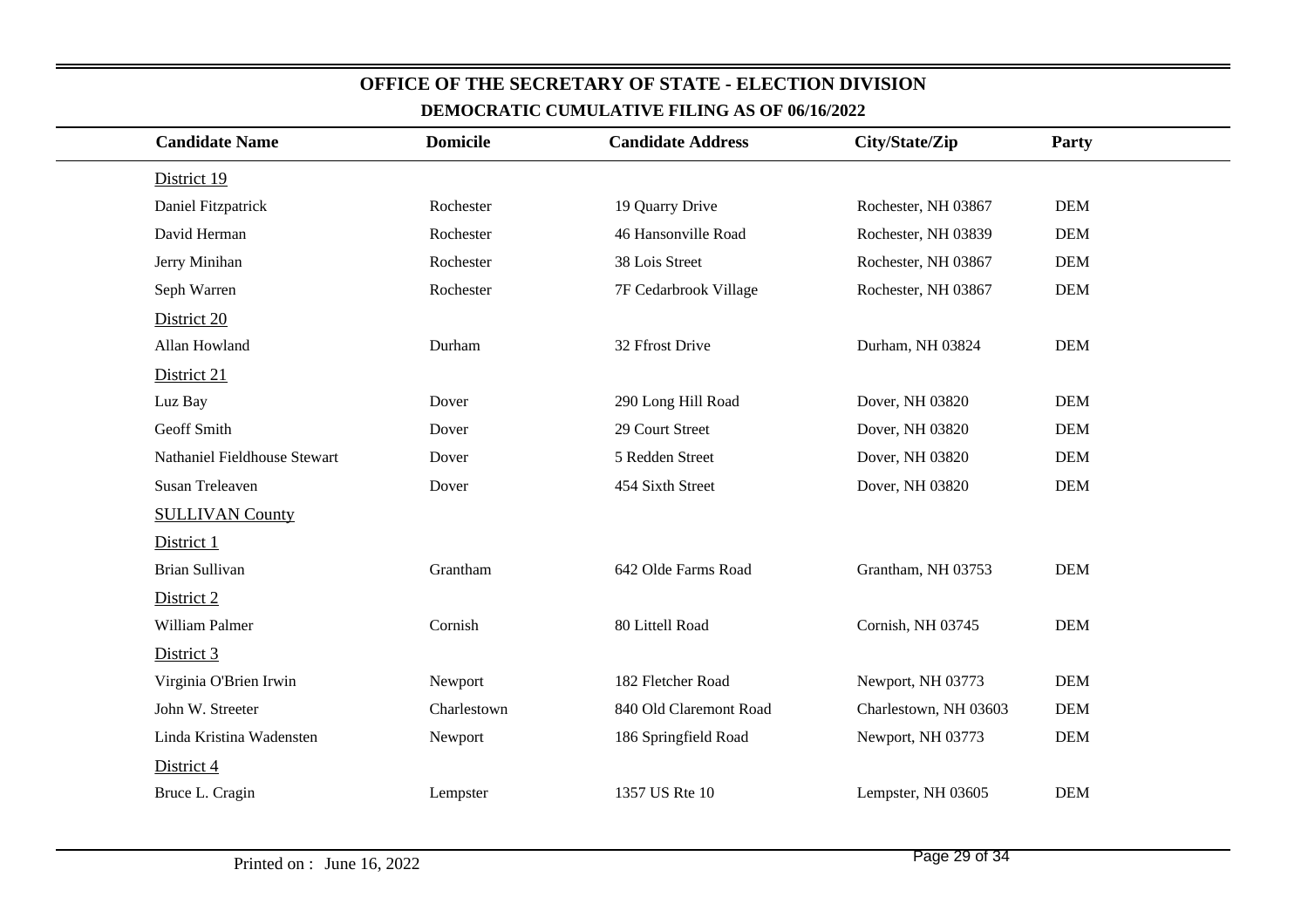| <b>Candidate Name</b>                 | <b>Domicile</b> | <b>Candidate Address</b>    | City/State/Zip            | Party      |
|---------------------------------------|-----------------|-----------------------------|---------------------------|------------|
| District 5                            |                 |                             |                           |            |
| Linda Tanner                          | Sunapee         | PO Box 267                  | Georges Mills, NH 03751   | <b>DEM</b> |
| District 6                            |                 |                             |                           |            |
| John R. Cloutier                      | Claremont       | 2 Winter Street, Apt D14    | Claremont, NH 03743       | <b>DEM</b> |
| Gary Merchant                         | Claremont       | 272 Pleasant Street         | Claremont, NH 03743       | <b>DEM</b> |
| Andrew S. O'Hearne                    | Claremont       | 120 Main Street             | Claremont, NH 03743       | <b>DEM</b> |
| District 7                            |                 |                             |                           |            |
| Jason Bourne                          | Cornish         | 677 East Rd                 | Cornish, NH 03745         | <b>DEM</b> |
| <b>Larry Flint</b>                    | Newport         | 23 Pinnacle Road            | Newport, NH 03773         | <b>DEM</b> |
| District 8                            |                 |                             |                           |            |
| Hope Damon                            | Croydon         | 447 Old Springfield Rd      | Sunapee, NH 03782         | <b>DEM</b> |
| Robert Lovett, Jr.                    | Claremont       | 3 Marquis Avenue            | Claremont, NH 03743       | <b>DEM</b> |
| <b>BELKNAP County</b>                 |                 |                             |                           |            |
| <b>County Commissioner District 3</b> |                 |                             |                           |            |
| Eliza Leadbeater                      | Gilford         | 2 Wesley Court              | Gilford, NH 03249         | <b>DEM</b> |
| <b>CARROLL County</b>                 |                 |                             |                           |            |
| <b>County Attorney</b>                |                 |                             |                           |            |
| Michaela O'Rourke Andruzzi            | Wolfeboro       | PO Box 142                  | Wolfeboro Falls, NH 03896 | <b>DEM</b> |
| <b>Register of Probate</b>            |                 |                             |                           |            |
| Ed Butler                             | Hart's Location | 2 Morey Road                | Hart's Location, NH 03812 | <b>DEM</b> |
| County Commissioner, 1st District     |                 |                             |                           |            |
| Adam Heard                            | Sandwich        | 15 Maple Street, PO Box 201 | Sandwich, NH 03227        | <b>DEM</b> |
|                                       |                 |                             |                           |            |
| County Commissioner, 3rd District     |                 |                             |                           |            |

Printed on : June 16, 2022

Page 30 of 34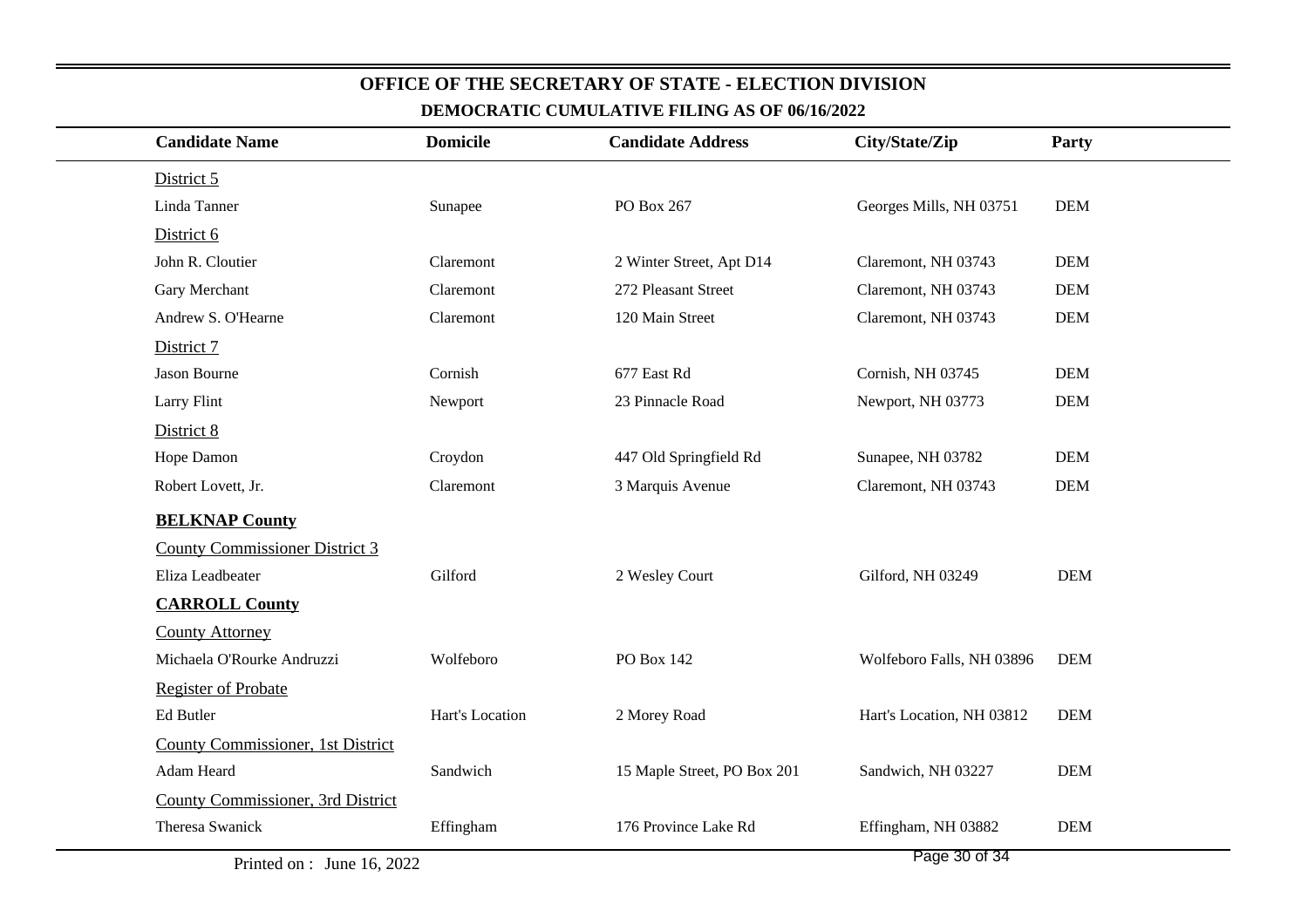#### **CHESHIRE County**SheriffEli RiveraKeene PO Box 140 Keene, NH 03431 DEM County AttorneyD. Chris McLaughlinWestmoreland 43 Owls Hill Rd Westmoreland, NH 03467 DEM County TreasurerChuck Weedd Keene 28 Damon Ct Keene, NH 03431 DEM Register of DeedsAnna Z. Tiltonn Keene PO Box 333 Keene, NH 03431 DEM Register of ProbateJeremy LaPlanteKeene 10 Mountain View Court Keene, NH 03431 DEMCounty Commissioner District 2Terry M. Clarkk Keene 14 Barrett Ave Keene, NH 03431 DEM County Commissioner District 3Robert J. Englund Stoddard 71 Cameron Cove Munsonville, NH 03457 DEM**COOS County**County AttorneyJohn McCormick Lancaster 21 Burnside Street Lancaster, NH 03584 DEM**GRAFTON County**SheriffJeffrey F. Stiegler Haverhill 35 Aldrich Lane North Haverhill, NH 03774 DEMCounty AttorneyMartha Ann Hornick Littleton 169 Kimball Street Littleton, NH 03561 DEM**Candidate NameDEMOCRATIC CUMULATIVE FILING AS OF 06/16/2022Domicile Candidate Address City/State/ZipParty**

**OFFICE OF THE SECRETARY OF STATE - ELECTION DIVISION**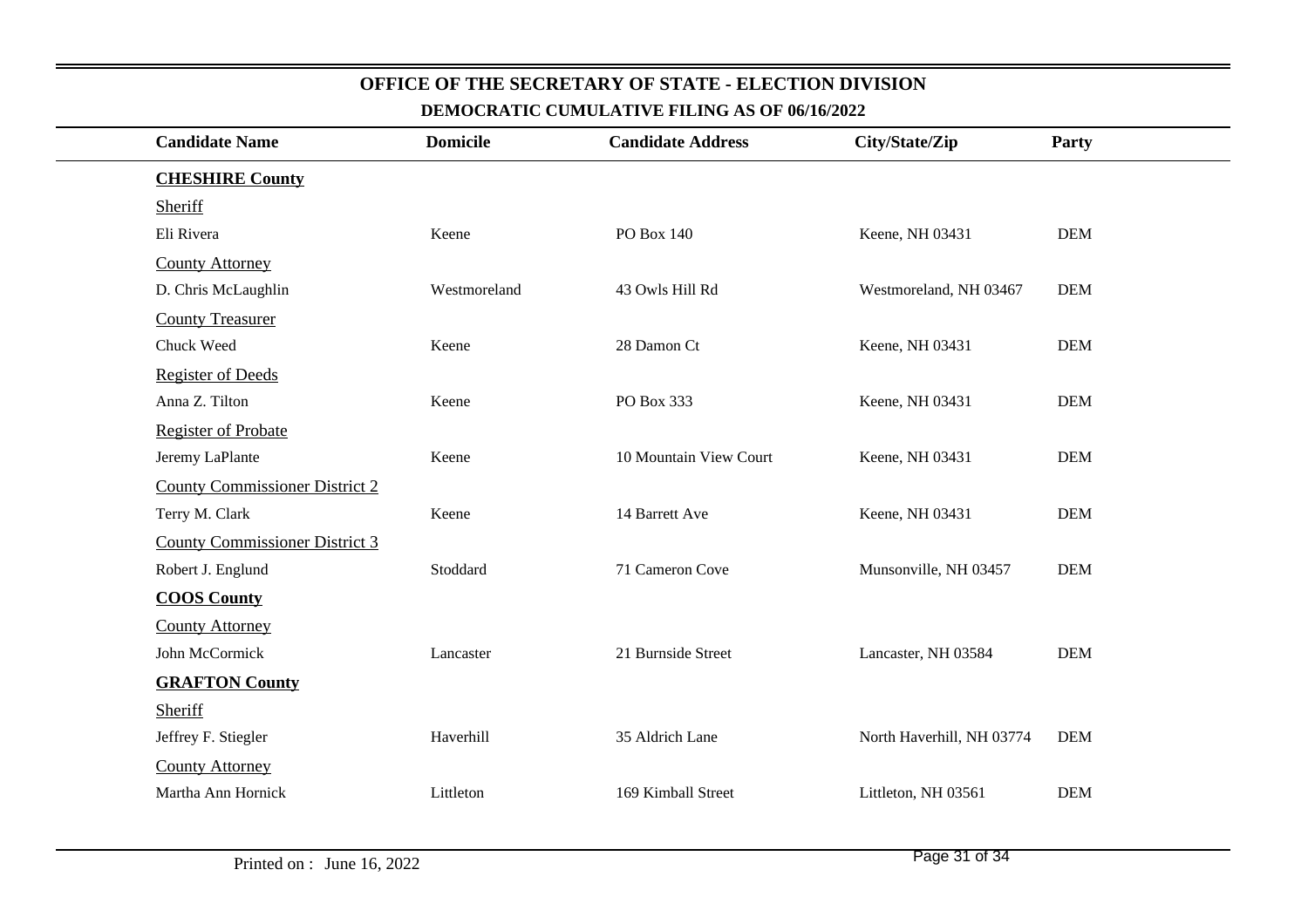| <b>Candidate Name</b>                 | <b>Domicile</b>  | <b>Candidate Address</b>   | City/State/Zip       | Party      |
|---------------------------------------|------------------|----------------------------|----------------------|------------|
| <b>County Treasurer</b>               |                  |                            |                      |            |
| Karen Liot Hill                       | Lebanon          | 24 Messenger St            | Lebanon, NH 03766    | <b>DEM</b> |
| <b>Register of Deeds</b>              |                  |                            |                      |            |
| Kelley Jean Monahan                   | Orford           | 37 Grimes Hill Road        | Orford, NH 03777     | <b>DEM</b> |
| <b>County Commissioner District 1</b> |                  |                            |                      |            |
| Wendy A. Piper                        | Enfield          | PO Box 311                 | Enfield, NH 03748    | <b>DEM</b> |
| <b>County Commissioner District 2</b> |                  |                            |                      |            |
| Martha Stroup McLeod                  | Franconia        | 348 Wells Road             | Franconia, NH 03580  | <b>DEM</b> |
| <b>County Commissioner District 3</b> |                  |                            |                      |            |
| Marcia Morris                         | Alexandria       | 17 Grafton Rd              | Alexandria, NH 03222 | <b>DEM</b> |
| <b>HILLSBOROUGH County</b>            |                  |                            |                      |            |
| <b>Register of Deeds</b>              |                  |                            |                      |            |
| Mary Ann Crowell                      | <b>Brookline</b> | PO Box 444, 4 Rideout Lane | Brookline, NH 03033  | <b>DEM</b> |
| <b>Register of Probate</b>            |                  |                            |                      |            |
| William Bryk                          | Antrim           | 444 Clinton Road           | Antrim, NH 03440     | <b>DEM</b> |
| <b>County Commissioner District 3</b> |                  |                            |                      |            |
| Julie Radhakrishnan                   | Amherst          | 16 Conifer Lane            | Amherst, NH 03031    | <b>DEM</b> |
| <b>MERRIMACK County</b>               |                  |                            |                      |            |
| Sheriff                               |                  |                            |                      |            |
| David A. Croft                        | Salisbury        | PO Box 184                 | Salisbury, NH 03268  | <b>DEM</b> |
| <b>County Treasurer</b>               |                  |                            |                      |            |
| Susan Cragin                          | Concord          | 48 Rumford St              | Concord, NH 03301    | <b>DEM</b> |
| <b>Register of Deeds</b>              |                  |                            |                      |            |
| Erica Davis                           | Concord          | 24 Jackson St              | Concord, NH 03301    | <b>DEM</b> |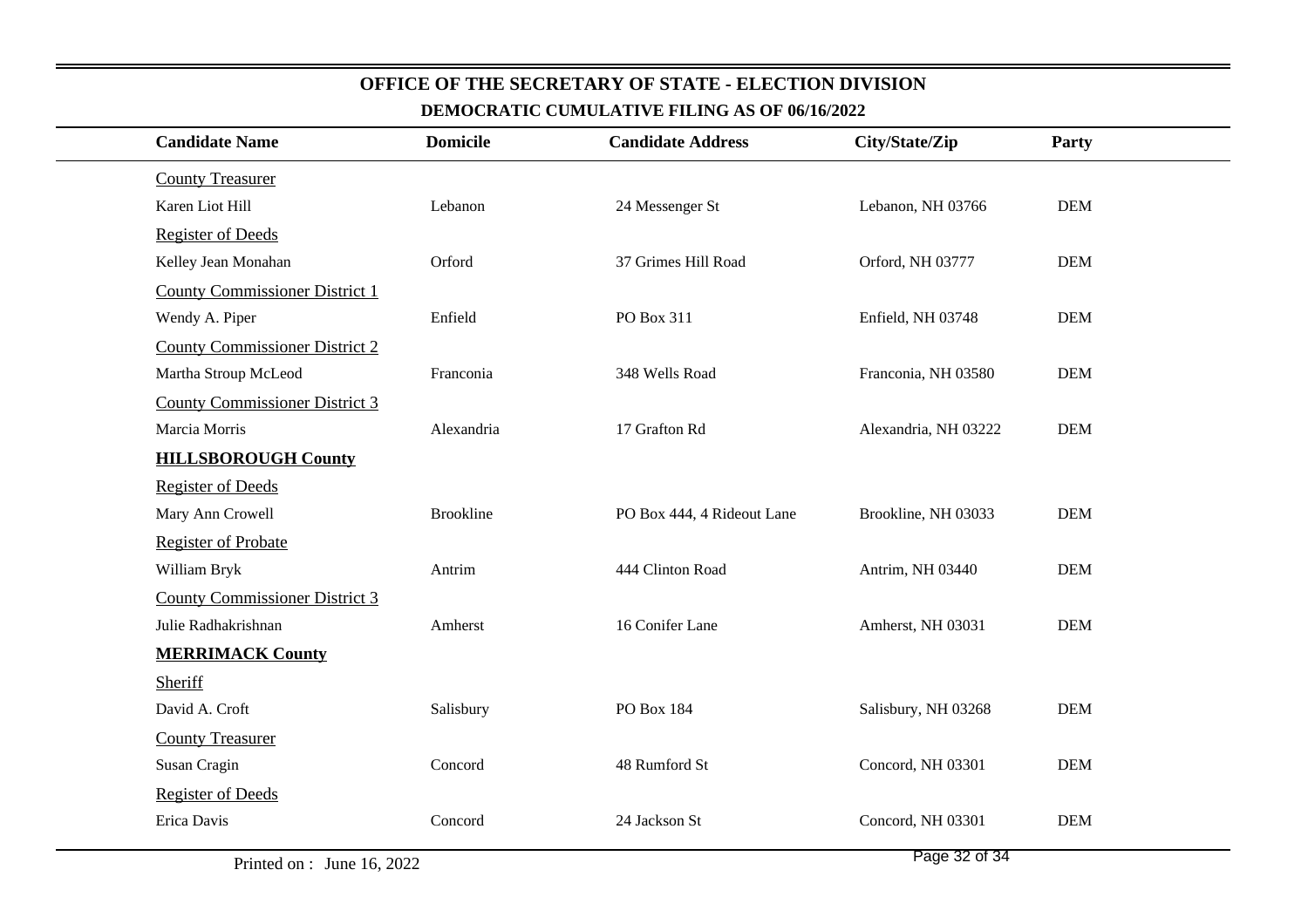| <b>Candidate Name</b>                 | <b>Domicile</b> | <b>Candidate Address</b> | City/State/Zip       | Party      |
|---------------------------------------|-----------------|--------------------------|----------------------|------------|
| <b>Register of Probate</b>            |                 |                          |                      |            |
| Jane Bradstreet                       | Hopkinton       | PO Box 149               | Contoocook, NH 03229 | <b>DEM</b> |
| <b>County Commissioner District 2</b> |                 |                          |                      |            |
| David B. Karrick, Jr                  | Warner          | <b>Box 328</b>           | Warner, NH 03278     | <b>DEM</b> |
| <b>County Commissioner District 3</b> |                 |                          |                      |            |
| James Newsom                          | Hopkinton       | 896 Clement Hill Rd      | Contoocook, NH 03229 | <b>DEM</b> |
| <b>ROCKINGHAM County</b>              |                 |                          |                      |            |
| Sheriff                               |                 |                          |                      |            |
| Kevin Coyle                           | Portsmouth      | 660 Middle Street        | Portsmouth, NH 03801 | <b>DEM</b> |
| <b>County Attorney</b>                |                 |                          |                      |            |
| <b>Rich Clark</b>                     | Portsmouth      | PO Box 632               | Rye Beach, NH 03871  | <b>DEM</b> |
| <b>Register of Deeds</b>              |                 |                          |                      |            |
| Michael McCord                        | Exeter          | 130 Water St #2C         | Exeter, NH 03833     | <b>DEM</b> |
| <b>Register of Probate</b>            |                 |                          |                      |            |
| Sean McBride Lewis                    | Salem           | 179 Brady Ave            | Salem, NH 03079      | <b>DEM</b> |
| <b>County Commissioner District 1</b> |                 |                          |                      |            |
| Kate Coyle                            | Portsmouth      | 660 Middle St            | Portsmouth, NH 03801 | <b>DEM</b> |
| <b>STRAFFORD County</b>               |                 |                          |                      |            |
| Sheriff                               |                 |                          |                      |            |
| Mark Brave                            | Dover           | 17 Schooner Drive        | Dover, NH 03820      | <b>DEM</b> |
| <b>County Attorney</b>                |                 |                          |                      |            |
| Thomas P. Velardi                     | Dover           | 105 Mt Vernon Street     | Dover, NH 03820      | <b>DEM</b> |
| <b>County Treasurer</b>               |                 |                          |                      |            |
| Pamela J. Arnold                      | Milton          | PO Box 1155              | Rochester, NH 03866  | <b>DEM</b> |
|                                       |                 |                          |                      |            |